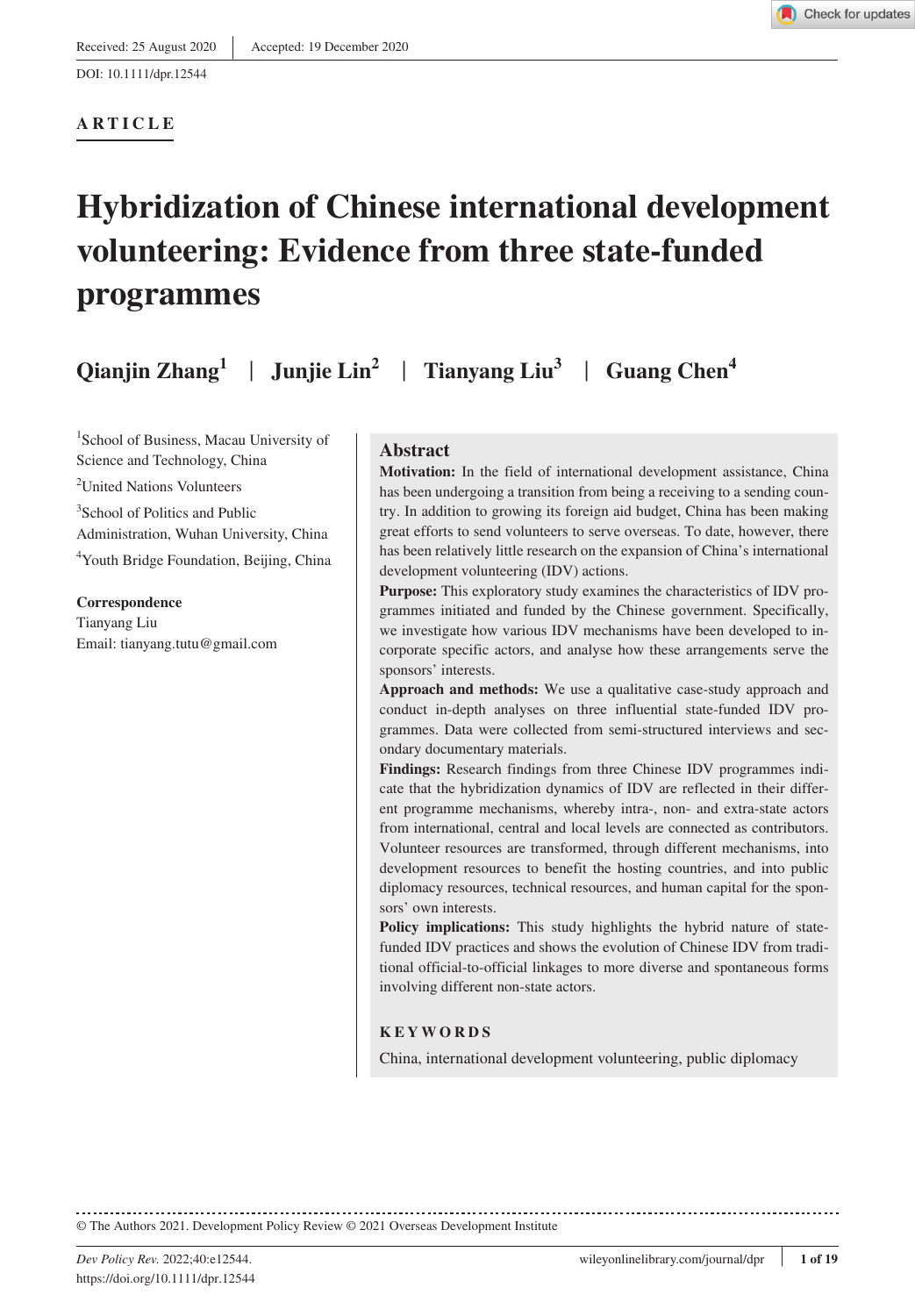# **1** | **INTRODUCTION**

China is a newcomer to the world of international development volunteering (IDV), but in the last two decades has shown increasing interest in promoting IDV as a new approach to expanding its international engagement and co-operation. Within a short period of time, China has transformed from a volunteer-receiving country into a volunteer-sending country (Brassard et al., 2010). The first milestone of this development was the launch of China's first official IDV programme—China Youth Volunteer Overseas (CYVOs)—in 2002. From 2002 to 2015, this programme sent 650 young Chinese volunteers to serve in 22 countries in Africa, Asia and Latin America (Yang, 2015). Under the China–Africa co-operation framework, this programme sent more than 300 volunteers to Africa from 2006 to 2009 (MOFCOM, 2009). The second milestone was the introduction of the Belt and Road Initiative (BRI) in 2013. The BRI guidance document, *Vision and actions on jointly building Silk Road Economic Belt and 21st-century maritime Silk Road*, states that volunteer services should be promoted for strengthening people-to-people bonds, in order to win public support for deepening bilateral and multilateral co-operation (NDRC et al., 2016). Thereafter, the Chinese government funded IDV programmes as a way to build, maintain and strengthen people-to-people exchanges that can contribute to public diplomacy (Lin & Lin, 2017).

The development of Chinese IDV has mirrored the state's efforts to support international volunteering activities, both financially and institutionally, although Chinese practices have not yet received much academic attention. One of the fundamental reasons for this is that IDV is a relatively recent development in China. While a few studies pay attention to Chinese volunteering actions in specific continental regions (in Africa, for example), these explorations are mostly concerned with the impact of IDV actions on local communities in the host countries (Brautigam, 2011; Ceccagno & Graziani, 2016; Hsu et al., 2016; Rotberg, 2008). Other literature, although mostly written in Chinese, has discussed the implications of IDV for China as the sending country (Jiang, 2008; Wang, 2017; Zhang & Qi, 2018). How exactly the Chinese government promotes and carries out IDV for achieving different objectives remains unexamined. We address this research gap by focusing on the processes and characteristics of different Chinese IDV programmes at the organizational level, and by examining the diverse mechanisms through which resources and actors interact as contributors.

The extant literature, based mostly on Western practices, has widely discussed different characteristics of international volunteering activities (Lough & Xiang, 2016; McBride & Lough, 2010; Sherraden et al., 2006) and examined how they might influence outcomes (Lough & Tiessen, 2018; Sherraden et al., 2008). In particular, some studies with a specific focus on government-funded IDV activities have discussed how state sponsors design IDV as a policy tool to serve their national and foreign policy goals (Hjort & Beswick, 2020; Magu, 2018; Schech, 2017). Grounded in these previous insights, this study attempts to capture the dynamic characteristics of Chinese IDV by examining three influential IDV programmes that were financially supported by the state, but implemented by different agencies in diverse forms. Despite the central role of the state in the promotion of IDV, we propose that the state-dominated IDV framework has been evolving from a traditional singular structure into a more integrated network involving multiple resources and actors from both state and non-state sectors. Ultimately, however, the diverse and spontaneous forms of IDV still serve the state's diverse goals.

This study seeks to contribute to IDV research in several ways. First, it presents the diverse practices of Chinese IDV, filling the research gap left by previous empirical observations on global practices of IDV, which have been almost entirely based on evidence collected mainly from traditional donor countries. Second, it aims to bolster the current scarcity of multi-case studies on IDV; existing studies focus on the bigger picture of global IDV practices, on the overall features of IDV in specific countries, or provide a micro view of volunteers' motivations, experiences, and impacts. While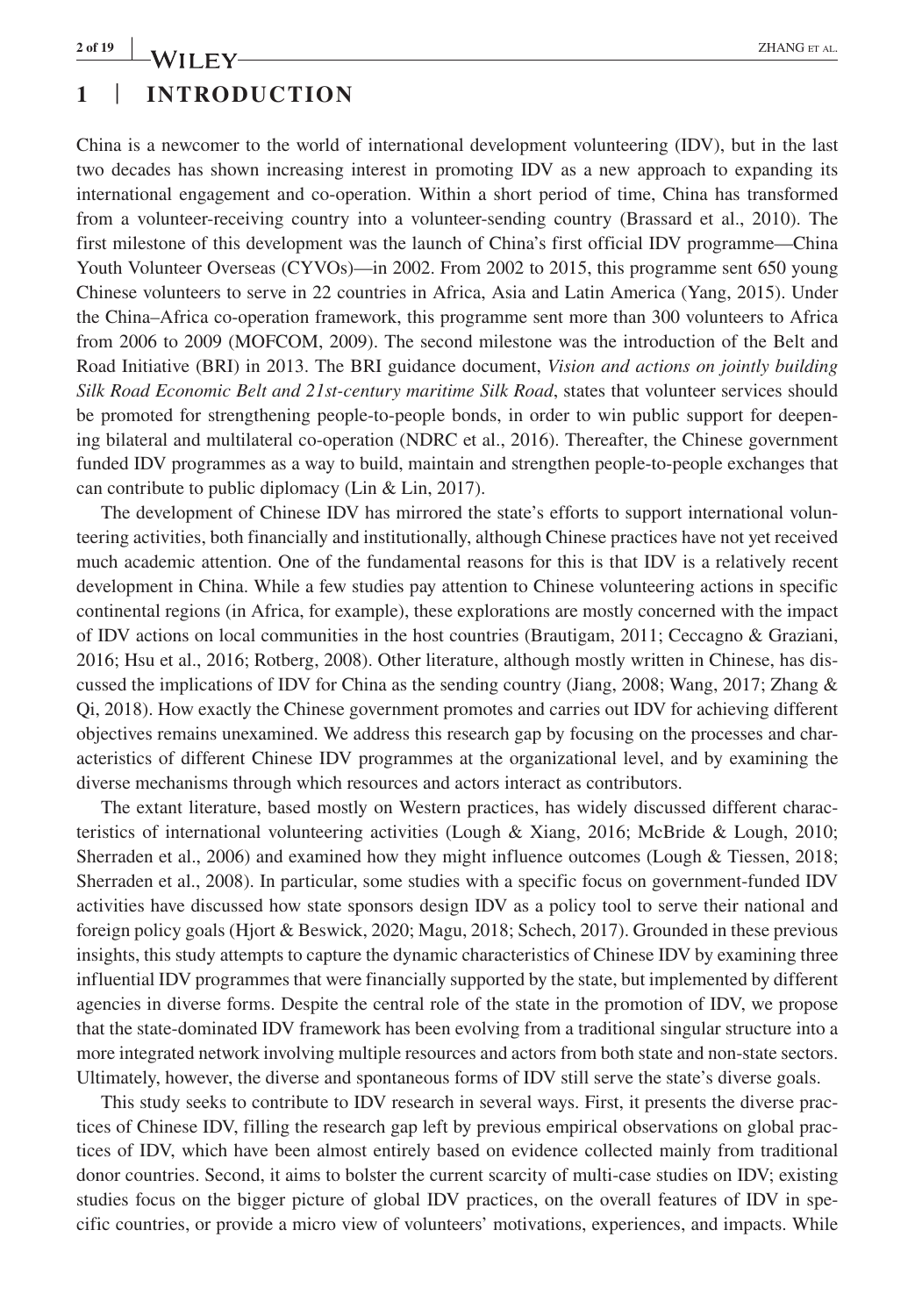#### **|** ZHANG et al. **3 of 19**

managing volunteering has been acknowledged as a challenge (Brudney, 2005), research on different IDV mechanisms developed in the same country has rarely been conducted. Drawing on the case study of three IDV programmes initiated and funded by the Chinese government, we intend to capture the varying mechanisms whereby multiple actors are connected to contribute in different ways. Third, we study IDV from a meso-level perspective, adding to the existing literature on the various characteristics and diverse outcomes of IDV. Fourth, our study contributes to practice by providing practitioners, including state sponsors, domestic and international volunteer involving organizations (VIOs), volunteers, and host countries or agencies, with an understanding of the hybrid nature of Chinese IDV for more effective engagement in the future.

This article is organized as follows. We start by reviewing the existing literature on IDV, then narrow the focus to the more specific context of China, explaining how and why the Chinese evidence contributes to IDV research. After rationalizing research methods, case selection, and data collection, we explore the varying characteristics of IDV by unpacking the process of each programme and examining its individual dynamics. In the subsequent discussion section, we analyse how volunteer resources are transformed into development resources that benefit the recipient countries, and then into public diplomacy resources, technical resources and human capital that serve the state's interest through the dynamic mechanism of IDV. Finally, the article concludes with the study's implications for future development of IDV in China and some perspectives for future studies.

## **2** | **STATE-SPONSORED IDV, ITS HYBRIDIZATION DYNAMICS AND THE CHINESE CONTEXT**

IDV is a hybrid concept: by sending individuals and groups to serve overseas without asking for financial gain, IDV is essentially a volunteering activity; it is also an integral part of the global development industry, providing technical support and human resources for countries in need of development assistance (Devereux, 2008; Smith & Laurie, 2011). At the same time, it is usually incorporated into the sponsoring states' public diplomacy efforts (Rieffel & Zalud, 2006; Schech et al., 2015). This study focuses on the state-funded IDV activities that have been significantly promoted by government resources, primarily from the traditional donor countries since the end of the Second World War.

Most well-known government-sponsored IDV programmes carry out similar activities—namely, sending skilled volunteers to serve abroad—but they are designed and delivered in various forms. For example, the US government created its official IDV programme, the Peace Corps, in 1961. This programme is fully sponsored by the federal government and directly conducted by the Peace Corps as a US federal government agency. With direct support from the federal government, the Peace Corps has become one of the world's most influential IDV programmes, having sent more than 240,000 volunteers to 142 countries since its inception (Peace Corps, n.d.). In 1965, the Japanese government copied the Peace Corps model and initiated the Japan Overseas Cooperation Volunteers (JOCVs) programme, which is managed by the Japan International Cooperation Agency (JICA)—a government agency affiliated with the Development Assistance Committee (DAC). The JOCVs also achieved large-scale deployment, sending more than 40,000 Japanese youth to provide technical assistance to nearly 90 countries around the world (JICA, 2019). Other countries, such as the UK and Australia, promote IDV by sponsoring competent non-profit organizations. For instance, the UK's Department for International Development (DFID)—which from September 2020 merged with the Foreign and Commonwealth Office to form the Foreign, Commonwealth and Development Office (FCDO)—has sponsored Voluntary Service Overseas (VSO), one of the most significant international non-governmental organizations (NGOs) in the UK, to carry out the International Citizen Service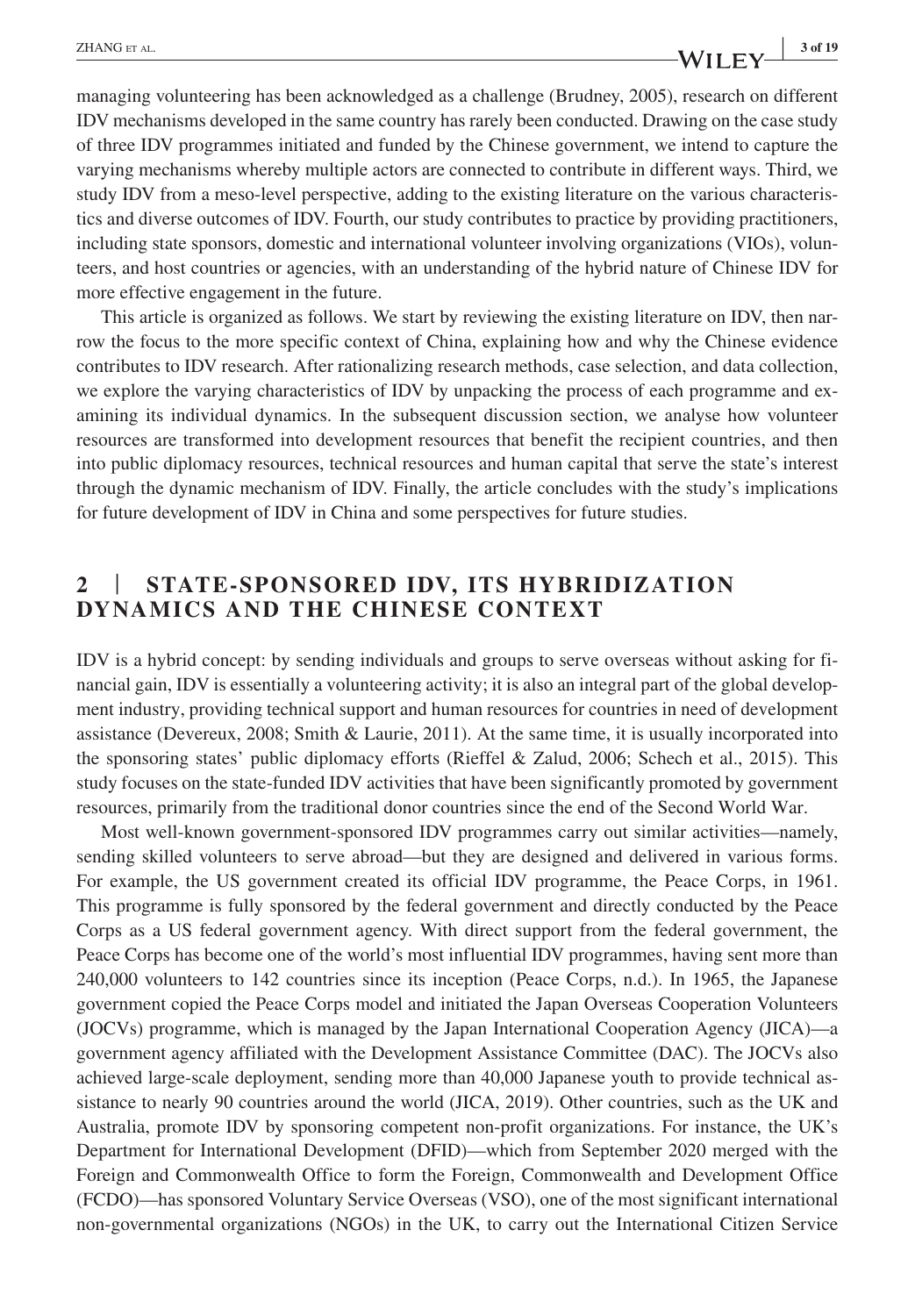(ICS) programme and the Volunteer for Development (VfD) programme. Similarly, the Australian government sponsors the Australian Volunteers Program, which is managed by Australian Volunteers International (AVI), a Melbourne-based NGO. It is also common for high-income countries to fund IDV programmes led by international organizations. For example, both Japan and Korea have funded United Nations Volunteers (UNV) assignments that sent university students to serve in low- and middle-income countries (LMICs).

The global expansion of state-funded IDV actions has attracted considerable academic interest. A large body of literature is concerned with the various motivations and objectives of state sponsors in funding IDV programmes. First and foremost, IDV is a tool of development assistance, through which donor countries can transfer technologies, skills and knowledge to aid-receiving countries for achieving local development goals (Georgeou & Engel, 2011). More academic attention has, however, been paid to the national objectives of volunteer-sending countries, of which the most frequently considered is the role of IDV programmes in building people-to-people connections that are conducive to the donor countries' public diplomacy (Castells, 2008; Lee, 2018a, 2018b; Madeley, 2011; Schech, 2017; Schech et al., 2015). The traditional donor countries have a long-term practice of incorporating IDV programmes into their public diplomacy strategies. For example, one of the main goals of the Peace Corps is promoting understanding of US citizens among people in the LMICs to which volunteers are assigned (Rieffel, 2003). By sending volunteers to serve in the host countries for a relatively long period of time, IDV plays a clear role in communicating the sending-countries' culture, political values and foreign policy to the host countries' residents, which in turn benefits the sending countries' foreign relations (Caprara et al., 2007; Lough, 2011; Quigley & Rieffel, 2008; Rieffel & Zalud, 2006). In addition to the public diplomacy goals, the sending countries benefit from the personal development of individual volunteers, especially the young adults, who obtain international experiences and promote their professional and personal growth through volunteering, which will eventually contribute to developing the human capital of the sending country (Campbell & Warner, 2016; Holmes et al., 2010; Randel et al., 2005; Sherraden et al., 2006).

The diverse practices of IDV, as well as the multiple objectives behind them, have important implications for our understanding of IDV in China; that is, when different forms of IDV are developed and co-exist conterminously in one regime, they may serve myriad state purposes. In order to capture the diverse forms of IDV programmes in China, we ground our analysis on insights from the existing literature, focusing on meso-level characteristics such as the origins of programmes, their sources of funding, types of programme implementers, fields of service, the duration of placements, the size of volunteer groups, the requirements of volunteers, the consideration of recipient countries and the types of host agencies (Campbell & Warner, 2015; Devereux, 2008; Lough & Tiessen, 2018; Sherraden et al., 2006, 2008). We are concerned with the dynamic structures and processes through which these multiple actors (sponsors, programme implementers, volunteers and host agencies) work together. The primary question we hope to answer is how the conflation of the various characteristics discerned in IDV practices can serve the diverse purposes of the state donors.

To address this question, we interpret IDV as a hybrid layout, in which actors from different levels and sectors are connected through distinct but overlapping institutional domains and structures to serve diverse objectives. In this layout, the state donors retain the central role, designing and guiding IDV programmes, and at the same time allowing different entities to work in relative unison. In this way, the notion of hybridity used to describe IDV in the present context refers to a state-orchestrated but open-ended framework that calls for a pluralist rethinking of the Chinese IDV as a co-constitution of different forms of volunteering practices, carried out by heterogeneous actors who are knitted together by networked, multi-scalar processes of institutional coupling to reflect a combination of various objectives. Chinese practices of IDV provide valuable insight into understanding the hybrid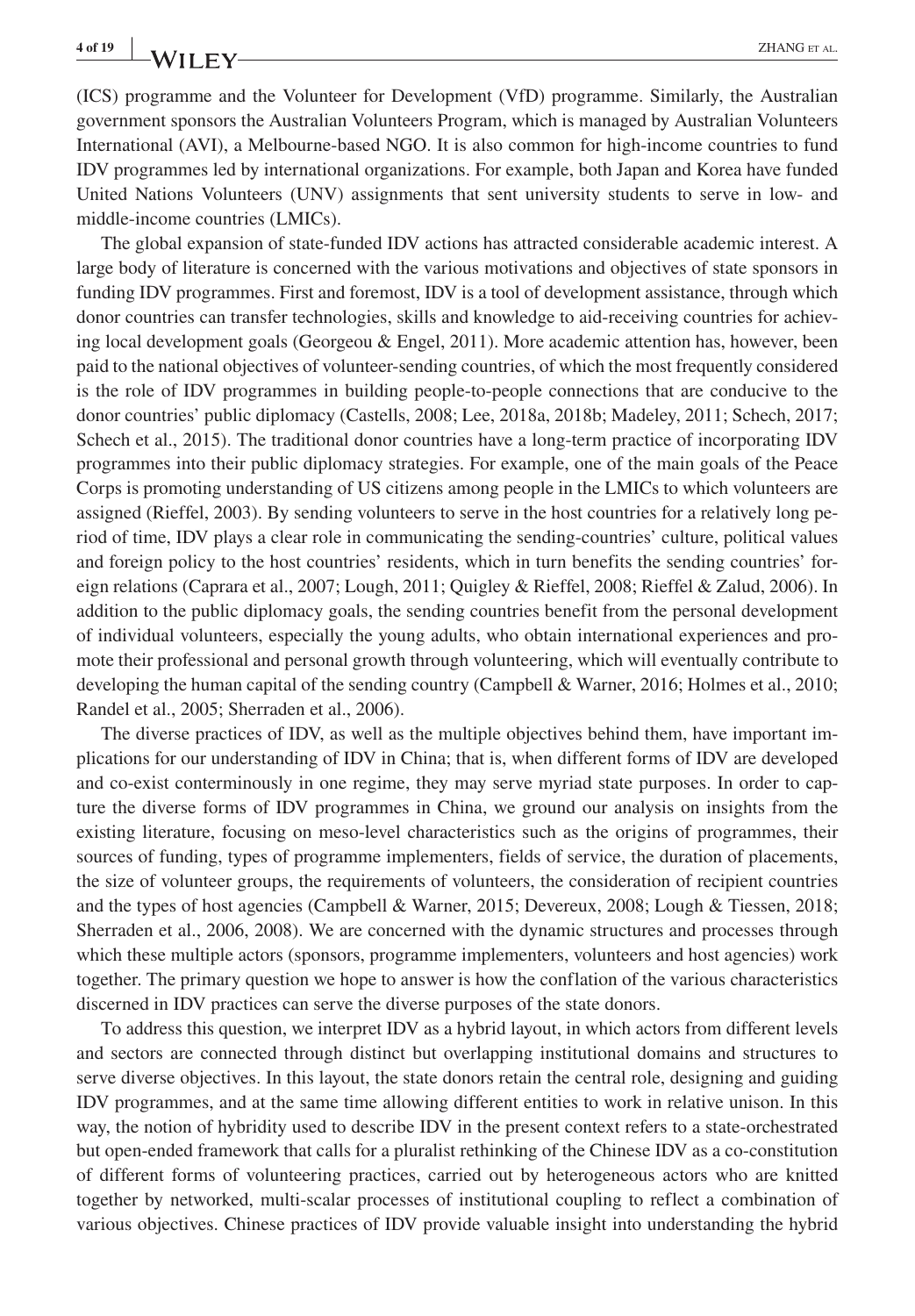| Programmes |                    | <b>TABLE 1</b> Basic information about the three programmes                                                                                                             | Number of       |                                                                                                                      | Duration of        |                       |                                                   |               |
|------------|--------------------|-------------------------------------------------------------------------------------------------------------------------------------------------------------------------|-----------------|----------------------------------------------------------------------------------------------------------------------|--------------------|-----------------------|---------------------------------------------------|---------------|
|            | <b>Established</b> | <b>Main contents</b>                                                                                                                                                    | Volunteers      | <b>Host countries</b>                                                                                                | placements         | Sponsors              | Implementers                                      | <b>Status</b> |
| 2002       |                    | volunteers to the target countries<br>working in the fields of health,<br>language teaching, agriculture<br>support, and IT support, etc.<br>Deploying Chinese young    | More than 700   | countries, including<br>Ethiopia, Guyana,<br>Laos, Mauritius,<br>Myanmar and<br>Cambodia,<br>Seychelles<br>Around 20 | 6-12 months MOFCOM |                       | Local CYLs<br>ECSs of the<br>Embassies<br>Chinese | In progress   |
| 2016       |                    | construction, and IT support, etc.<br>volunteers to the target countries<br>language teaching, community<br>working in the fields of health,<br>Deploying Chinese young | $\overline{10}$ | Myanmar<br>Nepal                                                                                                     | 6 months           | <b>MOFCOM</b>         | <b>BVSF</b><br>CFPA                               | Completed     |
| 2016       |                    | volunteers to serve in UNV field<br>projects that are related to youth<br>units or other UN agencies on<br>and sustainable development.<br>Deploying Chinese young      | $\circ$         | Cambodia<br>Myanmar<br>Thailand<br>Kenya                                                                             | $6-7$ months       | Beijing<br><b>CYL</b> | <b>BVSF</b><br>UNV                                | Completed     |
|            |                    |                                                                                                                                                                         |                 |                                                                                                                      |                    |                       |                                                   |               |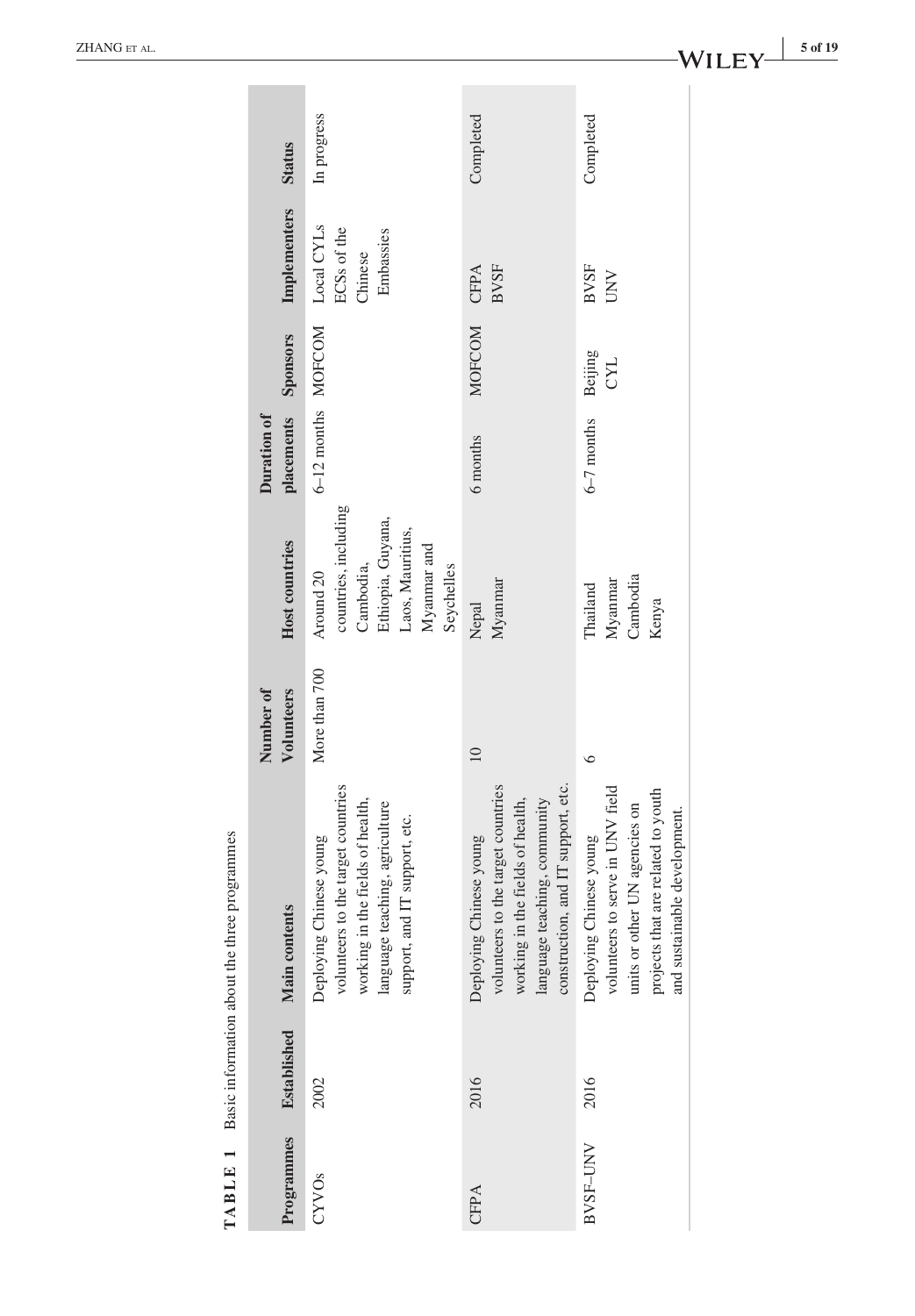nature of IDV: on the one hand, as an authoritarian country, China provides a unique example of stateorchestrated development of IDV; on the other hand, different state-funded IDV programmes have been conducted contemporaneously and conterminously, which can provide a comparative context for understanding the variations.

The development of IDV in China is promoted by the state. As early as 1963, the Chinese government sent its first volunteer group to Algeria to provide medical aid, even though this early action was not yet of international concern (NHC, 2019). The first official international volunteer programme, the CYVOs, was created by the Communist Youth League of China (hereafter, CYL), a party-led agency guiding the activities of youth, in 2002, as a youth volunteering activity aimed at providing university graduates with international experience and improving their capacity for international engagement (Huang, 2017). Three years later, the central government decided to integrate this programme into the national Official Development Assistance (ODA) framework. Chinese volunteers have been assigned with the mission of not only providing technical assistance to the host countries but also playing a grassroots ambassador role connecting the publics between China and the host countries (Wang, 2020; Wang et al., 2012). In recent years, with an intention to engage in the international community and participate in global governance following international norms, China has also started trying to involve non-state actors, including civil society organizations (CSOs) and international institutes in its IDV activities (Huang et al., 2014).

These two short decades have seen the exploratory development of IDV in China which has been constructed as a policy tool to serve the country's diverse objectives. Compared to the IDV programmes funded and implemented by the traditional volunteer-sending countries, however, the Chinese IDV practices are much smaller in terms of the number of deployed volunteers, the number of target countries, and the resulting global influence. Nevertheless, observing China's increasingly proactive IDV practice, especially when the whole world has been seeing a general retrenchment of foreign aid, helps shed light on the changing dynamics of IDV in general. In addition, examining the characteristics of IDV programmes initiated by China—a middle-income country as well as a potential regional hegemon—can help contribute to the existing literature on international volunteering, which is currently based on evidence collected primarily from the wealthy, traditional donor countries.

#### **3** | **METHODS, CASE SELECTION AND DATA**

As an exploratory study, this article uses qualitative research methods, such as document studies and in-depth interviews, to obtain insights into the characteristics and processes of the different IDV programmes created by the Chinese government. We select three influential IDV programmes. They are all government-funded programmes, but operate under different structures.

The first is the CYVOs programme, which was initiated by the central CYL in 2002 as a youth volunteering programme and then incorporated into the ODA framework in 2005. It is now directed and sponsored by the Ministry of Commerce (MOFCOM) and implemented by local CYLs and the Economic and Commercial Sections (ECSs) of the Chinese embassies in recipient countries with technical support from the central CYL and the Ministry of Foreign Affairs (MOFA). The second programme was initiated and funded by the MOFCOM as a new trial for IDV in 2016. A Beijingbased charity, the China Foundation for Poverty Alleviation (CFPA), was appointed to carry out this programme independently, with technical support from a local state-affiliated volunteer-involved organization (VIO), Beijing Volunteer Service Federation (BVSF). The last programme was initiated and funded by the Beijing CYL and co-delivered by BVSF and UNV in 2016. The basic information about three programmes is showed in Table 1.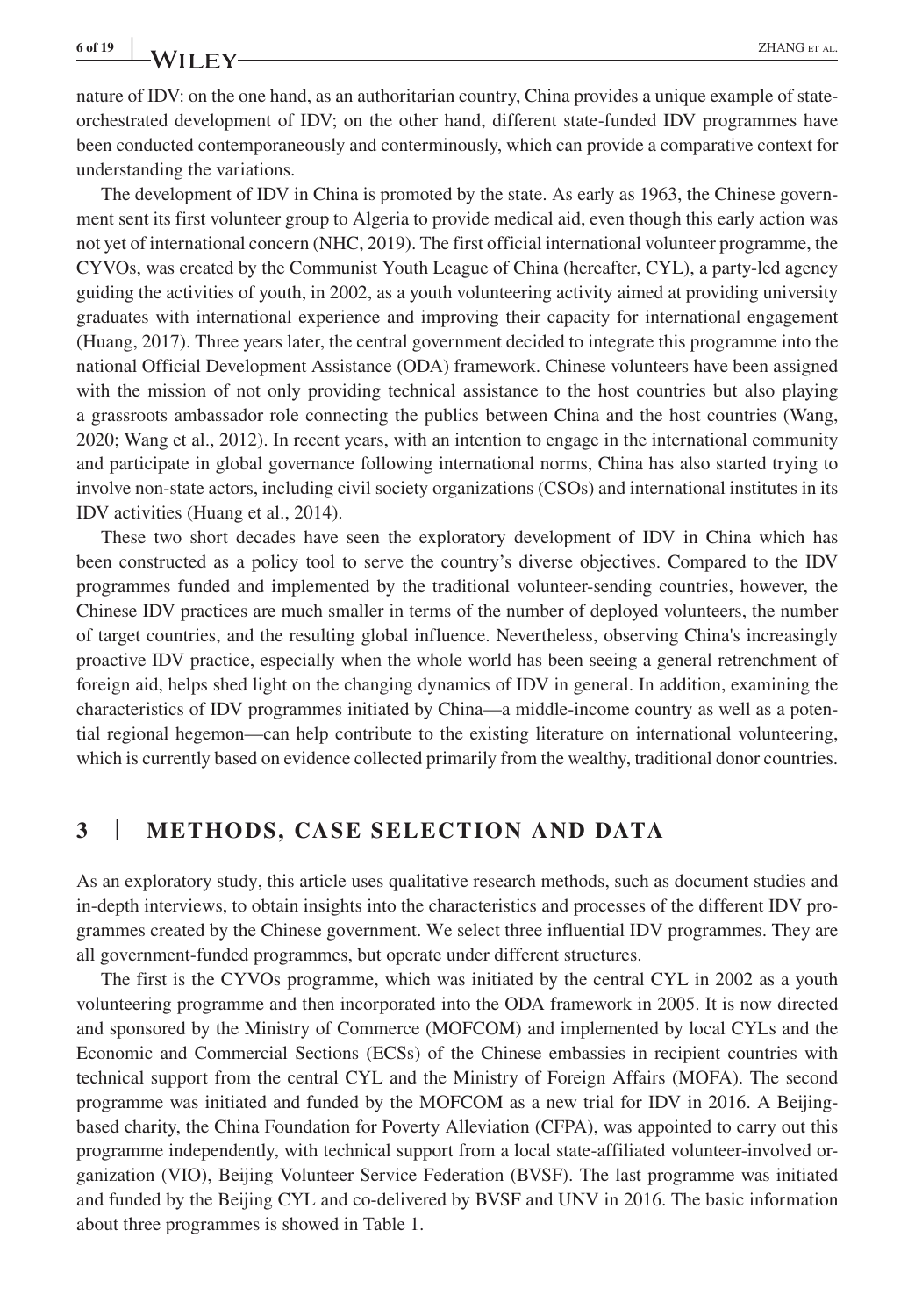# **ZHANG** ET AL. *7 of 19 7 of 19*

Data were collected from documents and interviews. The documentary materials include government policies, financial statistics, work reports, research publications, meeting notes and media news. These documents were obtained online or requested during the fieldwork. We also conducted 14 in-depth interviews from 2019 to 2020, including three key government officials who were engaged in managing the three programmes, five programme co-ordinators involved in programme implementation, and six volunteers returning from their placements (two from each programme). Government officials were mainly asked to introduce the background, purposes, and management processes of each programme, and also to explain how they made decisions on and worked with programme implementers. Programme co-ordinators provided more detailed information about the implementation process of each programme, particularly in regard to how they managed relationships with different actors. Volunteers were invited to share details about their experiences of being international volunteers in their respective programmes. We were also invited to attend some programme meetings and events, which allowed us to collect more information.

## **4** | **CASE ANALYSES AND FINDINGS**

#### **4.1** | **Case 1: The CYVOs programme**

The CYVOs was the first official IDV programme. As stated earlier, it was initially introduced by the central CYL as a youth volunteer programme in 2002 and then incorporated into the national ODA framework by the central government in 2005. As such, the programme has been through two distinct phases.

In the first three years, the central CYL designed and guided the programme. Specifically, the central CYL assigned the local CYLs in Shanghai and Shenzhen, China's two international coastal cities, to directly recruit, deploy and manage volunteers. During these three years, 63 Chinese young volunteers were sent to Laos, Myanmar and Thailand. It is notable that the central CYL obtained limited sponsorship from a private enterprise, without receiving any special funds from the central government. As a result, volunteers had a monthly stipend of only USD 100.

The CYL-initiated international volunteering programme, despite its small scale, drew the attention of the central government. With its increasing global influence, China was eager to show its great power responsibility by participating in global development assistance actions (Woods, 2008). Thus, the central government decided to incorporate the youth volunteer programme into the national ODA framework. Consequently, the MOFCOM—the central government agency in charge of foreign aid—became the leading organization responsible for designing related policies, making annual deployment and budget plans, and providing programme funds. The MOFA plays a co-ordinating role in communicating with the target host countries. In particular, the ECSs of the Chinese embassies in host countries are responsible for maintaining relationships with local government agencies and providing on-site support to volunteers during their placements. The central CYL retains the role of guiding programme implementation by distributing the tasks of volunteer recruitment and management to local CYLs. From 2006 to 2009, there were 15 local CYLs engaged as direct programme implementers. Since 2010, however, only Shanghai, Chongqing, Guangzhou, Guizhou and Jiangsu have continued to carry out this programme. Each province or city is paired to one country suggested by the MOFCOM (Shanghai–Laos, Chongqing–Mauritius, Guangzhou–Seychelles, Guizhou–Myanmar, Jiangsu–Guyana), which can not only save implementation costs but also maintain stable friendships with the host countries.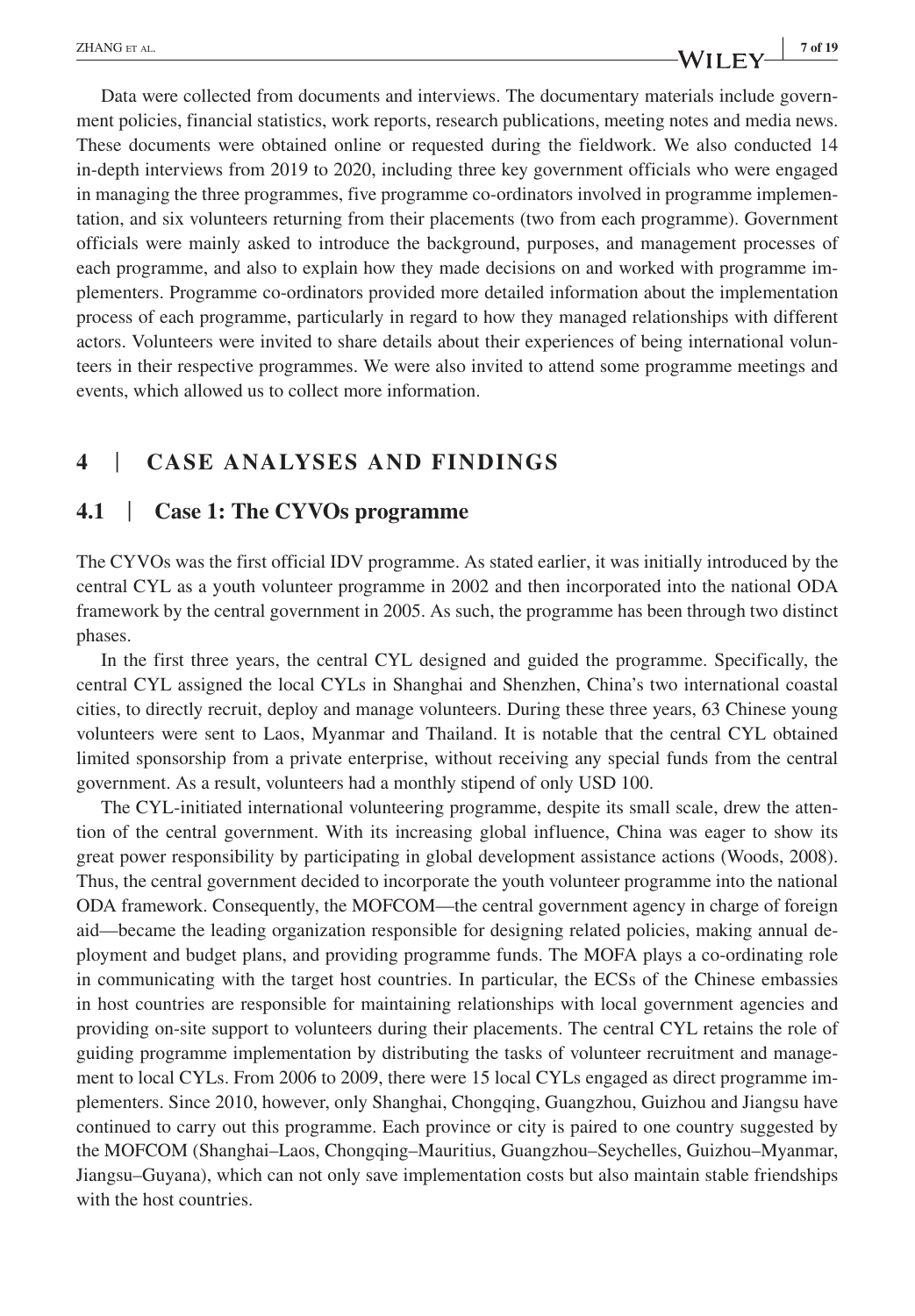Target countries and the scale of deployment vary according to the overall plan of the central government. For instance, from 2006 to 2009 the CYVOs reached a peak of 300 volunteers sent to around 20 countries, primarily in Africa. This occurred against a political backdrop of the then President Hu Jintao making a promise on the first Forum on China–Africa Cooperation Summit in 2006 that the Chinese government would send 300 volunteers to Africa within the next three years (MOFCOM, 2009). The government fulfilled its promise, then scaled back to a smaller, but stable, deployment, sending around 50 to 60 volunteers per year to five countries in Africa, Asia and Latin America since 2010.

The service areas provided by CYVOs are based the recipient countries' requirements. The main areas include medical care, language teaching, IT support, agricultural technical support and arts training. The MOFCOM, with the assistance of the ESCs of the relevant Chinese embassies, collects host countries' requirements before making annual plans and assigning specific tasks to local CYLs through the central CYL. The local CYLs are responsible for recruiting, training, deploying and managing volunteers. Usually, local CYLs recruit volunteers from local public-sector agencies and universities. There are some basic requirements for volunteers, including age, personal character, education background, language qualifications, professional skills and health. State recruiters also place great value on applicants' national loyalty and responsibility, as a local CYL official in charge of the CYVOs programme explained:

*Each of their words and actions represents the country, so we prefer the volunteers who work for the public sector or who are university student leaders. It is easier for us to manage them (personal communication, December 2019)*.

Volunteers need to undergo intensive training organized by the local CYLs before being deployed overseas. The MOFCOM has basic requirements on the content of the pre-deployment training, covering language learning, local culture, safety and security, diplomacy knowledge and team building.

After volunteers arrive in the host countries, the ECSs of the Chinese embassies are responsible for providing orientation for volunteers commencing their work. Volunteers are placed in various positions, though most commonly in government agencies. The host agencies are required to provide accommodation and transport services to the volunteers. Financially, all expenses, including international travelling, visa fees, health inspection fees, basic living allowances and insurance, are covered by the MOFCOM, with each volunteer receiving around USD 300 as a monthly living allowance. The duration of placements, depending on the annual plans made by the MOFCOM, ranges from six months to one year. During this time the local ECSs conduct on-site monitoring, communicating with both the host agencies and the volunteers. Meanwhile, volunteers are required to make regular briefings on their work, in writing, for the sending agencies (the local CYLs) in China. The comments from the local ECSs, alongside the submitted briefing materials, are used as important references when the central CYL conducts performance evaluations after volunteers return from their placements. The results of performance evaluation are reported to the MOFCOM and to the organizations with which the volunteers were originally affiliated.

#### **4.2** | **Case 2: The CFPA programme**

The CFPA programme was initiated by the MOFCOM in 2016 as a new approach to foreign aid. It marked the first instance of an NGO being incorporated into the national ODA framework to independently carry out an IDV programme. The CPFA—a Beijing-based NGO devoted to alleviating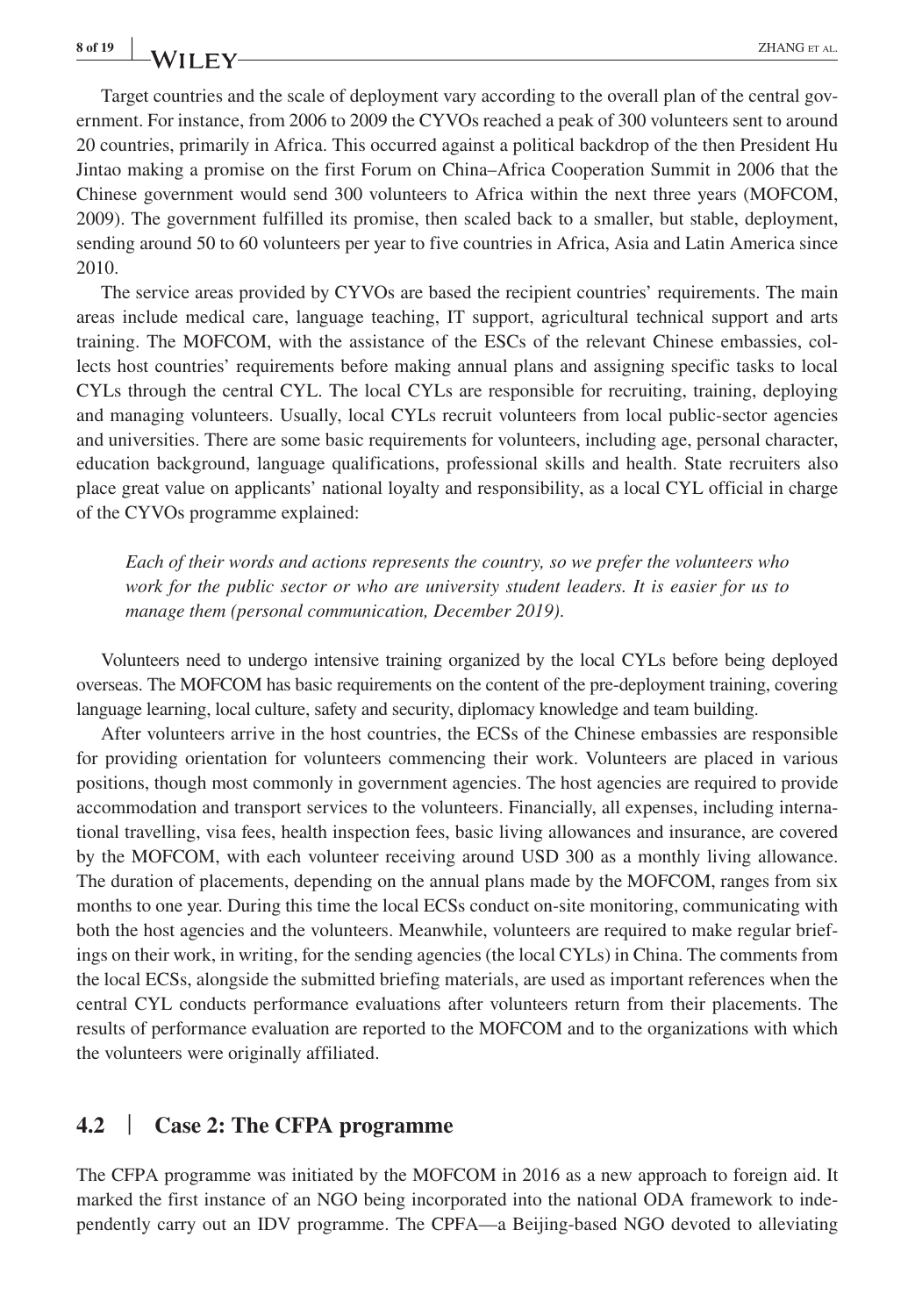domestic and international poverty—was chosen as the programme implementer, alongside technical support from BVSF.

The CFPA was selected because of its international engagement capacity. As one of the most influential charities in China, the CFPA has conducted several international development programmes. Its programmes have supported the economic empowerment of women, occupational support for youths, and free food for children, operating primarily in African and Asian countries, such Cambodia, Ethiopia, Myanmar, Nepal and Uganda. More importantly, the CFPA has two offices in Myanmar and Nepal, which has been a great advantage in managing volunteers overseas. Thus, the CFPA was believed to be the NGO best suited to conducting this programme. However, given that the CFPA lacked adequate experience in managing volunteers, the MOFCOM sought co-operation with BVSF to provide technical support.

Unlike the top-down administrative duties of the local CYLs and the ECSs in the CYVOs programme, the CFPA as an external agent was granted great autonomy to make decisions regarding recipient countries, service areas, host agencies and volunteer positions. Myanmar and Nepal were chosen as recipient countries because they were already home to the CFPA's overseas offices. The MOFCOM as sponsor endorsed this decision because of the importance of Myanmar and Nepal as China's neighbours and partner countries. In the preparatory stage, the CFPA's two overseas offices played a critical role in negotiating with local partners, collecting their demands, and providing recommendation lists to the programme office in Beijing. The programme office deployed an expert group to both countries to make on-site appraisals of recommended host agencies and positions. They determined five positions in Myanmar, including two IT assistants in a university, two mechanical engineers in an industrial training centre, and one programme assistant in the CFPA's overseas office, and five positions in Nepal, including an IT assistant and a physical therapist in an NGO providing care for people with disabilities, two community programme assistants, and one Chinese teacher in a local welfare-related NGO. The length of each position was planned as 12 months.

Volunteer recruitment and training were co-organized by the CFPA and BVSF. BVSF was invited to support the programme as an implementation partner because of its experience in volunteer management. It was also a good opportunity for BVSF to expand its impact on the development of IDV, and at the same time to exchange ideas with the CFPA regarding its own IDV programme (Case 3). The CFPA programme lifted the age restriction from under 35 to under 65, and its applicants were not necessarily picked from the public sector or universities. Among the over 200 applications received, mainly from university students or new graduates, while a few worked for private companies or were in the midst of a career break. There were no applicants from the public sector. In addition to basic requirements, such as education background, language skills and health, this programme paid more attention to volunteers' professional skills and their abilities to adapt to a changing environment. This is because, on the one hand, the positions provided by the host agencies required very specific skills; on the other hand, the living conditions during placements were relatively harsh.

The CFPA organized the pre-departure training together with BVSF, meaning that the volunteers recruited by two different IDV programmes attended the same training. The one-week intensive training included a series of workshops on both theoretical and practical knowledge regarding international development and volunteering, foreign policies, diplomatic protocol, local culture and emergency responses. Compared to the CYVOs programme, the training was more concerned with volunteers' understanding of volunteerism and local culture. For instance, some international students from the host countries who studied in Beijing were invited to the training, helping volunteers to learn about local culture in a more direct way.

After volunteers arrived in Myanmar and Nepal, the CFPA's overseas offices organized orientation to help volunteers settle down and start their work. Volunteers were provided free accommodation,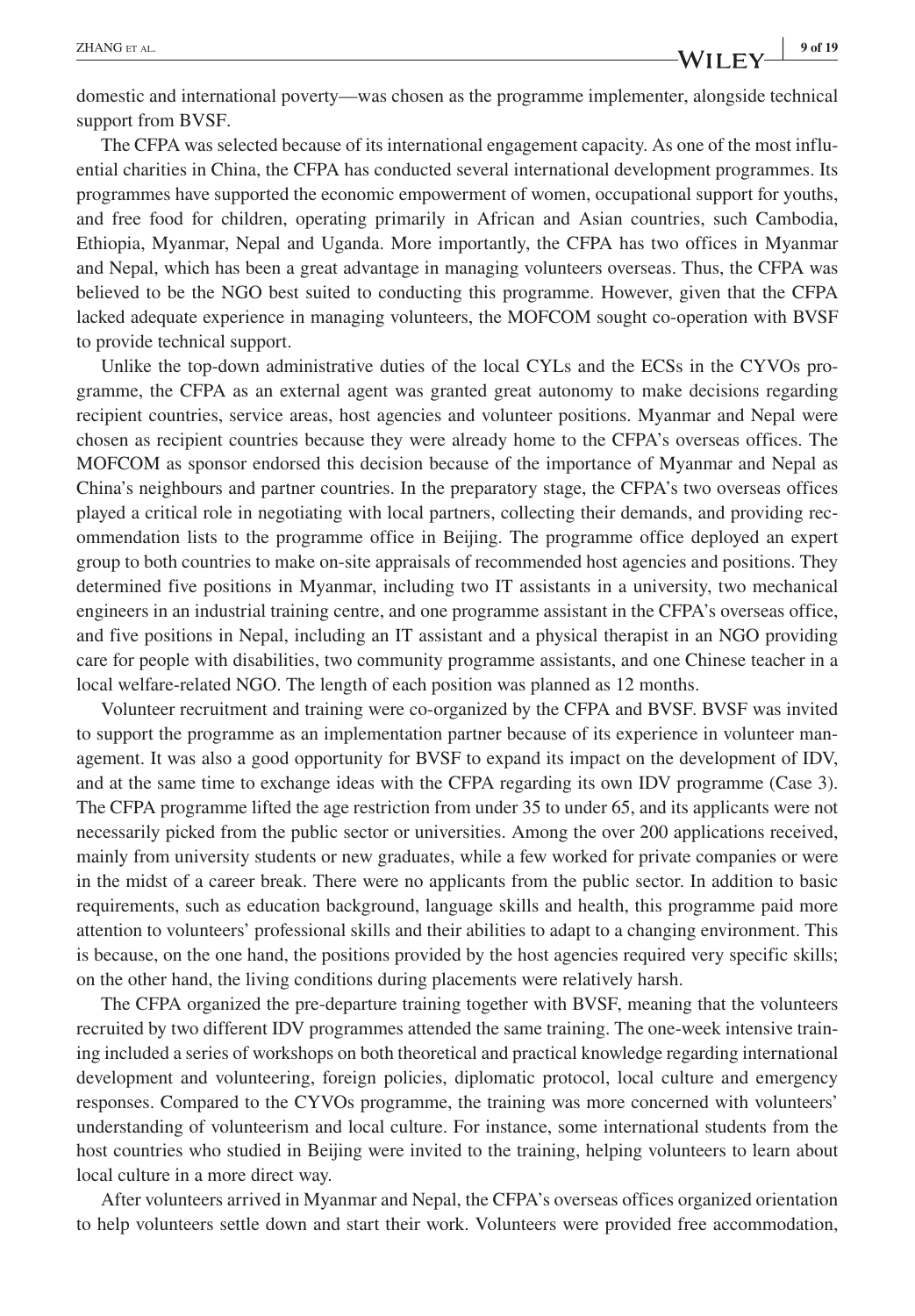living with the CPFA staff working at the overseas offices, and were offered a USD 900 monthly living allowance to cover other daily expenses. The two overseas offices were responsible for conducting on-site volunteer management, providing direct and regular communication with volunteers, and general support to address their needs. The programme office in Beijing provided other technical support, such as organizing online counselling services, arranging international travelling and helping with visa documents.

Volunteers returned to China after around six-months' service. The duration of service was shorter than initially planned because of the visa restrictions. It is important to note that this programme has since been suspended due to many problems being identified during the first deployment. In the words of a programme co-ordinator:

*Seemingly, it was the visa problem and also some volunteers complained about the living allowances. Actually, it shows that the support from the MOFCOM, in terms of both policies and funds, was insufficient. It is understandable that the MOFCOM wanted to give us autonomy to carry out this programme, but it does not mean that the government can leave everything behind … a top-level institutional design is very necessary if the state sponsor wants to continue this pattern. Additionally, this programme also shows that we still lack the experience of managing international volunteering activities (personal communication, February 2020)*.

## **4.3** | **Case 3: The BVSF–UNV programme**

The last programme was initiated and funded by a local government agency—the Beijing CYL. Specifically, the Beijing CYL fully funded BVSF and UNV to co-deliver this programme. BVSF is a government-organized VIO that plays a central role in promoting and developing volunteerism in Beijing; UNV is a UN entity that recruits and deploys volunteer specialists for development projects in LMICs. The co-operation between BVSF and UNV goes back to 2007 and experienced three phases through the implementation of three different projects: Strengthening Volunteerism for Development through the 2008 Beijing Olympics Games (2007–2011), Strengthening Voluntary Service Development through Civic Participation and Regional and International Cooperation (2012– 2015), and Strengthening China's Involvement in the Development of International Volunteer Service through South-South Co-operation and the Belt and Road Initiative (2016–2019). The IDV programme was the main component of the third project.

Different from the previous two programmes in the national ODA framework, this programme was aimed at providing an opportunity for young Chinese volunteers and VIOs to participate in international development work, particularly through working with the UN system. As China's capital city, and as the pioneer in developing volunteerism at the local level, Beijing wanted to play a leading role in promoting the development of Chinese international volunteering. For UNV, participating in this programme was an important step toward engaging middle-income countries in international development work and for showcasing an evidence base for the development of volunteerism in them.

In order to run this programme effectively, a BVSF Project Management Office was set up and tasked with co-ordinating the day-to-day programme implementation. This office was headed by the Deputy Secretary General of BVSF, who was also appointed as the programme manager responsible for managing operations and resources in consultation with UNV. Specifically, UNV deployed two national UN volunteers to work in the Project Management Office with the BVSF staff. Thus, both BVSF and UNV were directly engaged in the day-to-day programme implementation.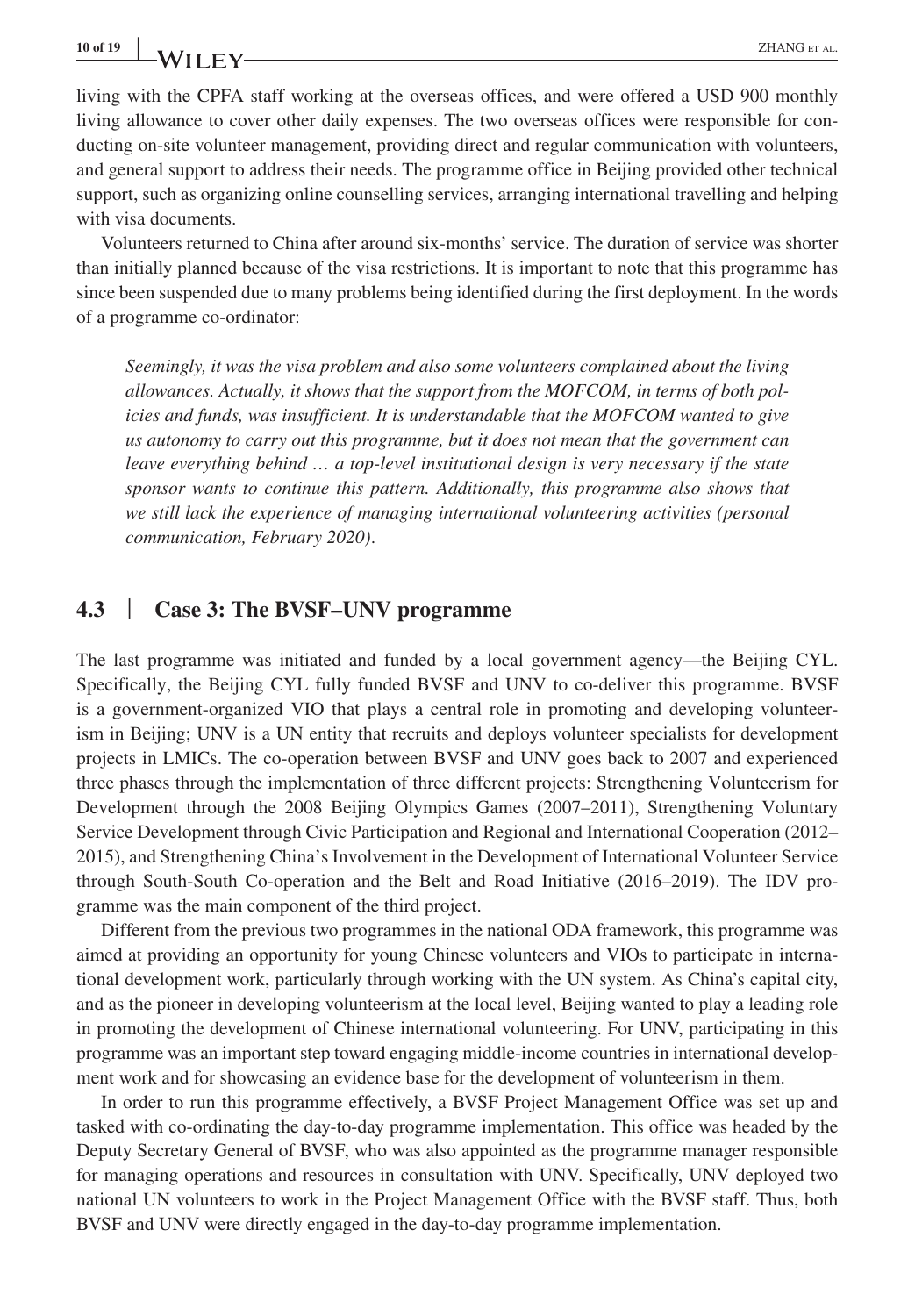# **ZHANG** ET AL. **11 of 19 IP**  $\mathbf{W}$  **iii**  $\mathbf{F}$  **V iii**  $\mathbf{F}$  **V iii**  $\mathbf{F}$  **iii**  $\mathbf{F}$

The target countries and volunteer positions were determined through several rounds of negotiation between BVSF and UNV. Under the BRI framework, BVSF proposed its preferences for target countries in Asia and Africa. Then, UNV collected the position vacancy information through the UN human resource management system and provided the available positions for BVSF to make decisions. From 2017 to 2019, six volunteers were deployed to work in the UNV Asia and the Pacific Office, the United Nations Development Programme (UNDP) Regional Hub in Thailand, the UNV Field Office in Myanmar, the UNV Field Office in Cambodia and the UN-Habitat headquarters in Kenya. They served in diverse fields, including innovation and knowledge management, community reconstruction, disaster relief, IT support and youth development.

Volunteers were mainly recruited from the Beijing CYL, universities and partner VIOs in Beijing, which means that this programme targeted CYL officials, university teachers and students and leading volunteering practitioners. Applicants' capacity for international engagement, volunteering experience and language skills were the basic selection criteria, with the selection committee particularly valuing applicants' career plan focus. A programme co-ordinator who participated in the selection process explained:

*We had only six positions, so we had to find the most suitable volunteers through very strict assessment and selection … We preferred the applicants who had a plan or at least had the passion to devote themselves to international development and volunteering in the near future (personal communication, February 2020)*.

Selected volunteers needed to attend a week of intensive training. The training in the first year was co-delivered by BVSF and CFPA, and in the following two years was organized by BVSF. Interestingly, BVSF organized these training workshops to include not only the volunteers who were going to start their work overseas, but also university students in Beijing who were interested in international volunteering and development. A public official from the Beijing CYL who was in charge of this programme explained:

*Our university students did not have enough awareness, knowledge and experience of global engagement and this programme was a very good opportunity for volunteers to work with the UN system. Unfortunately, we had only six positions at the early stage, so we needed to find a way to expand the impact of this programme on more young people (personal communication, February 2020)*.

The host agencies provided detailed instruction on their work by organizing on-site training after the volunteers arrived. During the assignments, which usually take from six to seven months, the host agencies directly managed volunteers based on the existing human resource management system. BVSF and UNV provided technical and financial support. In particular, the Project Management Office in Beijing was responsible for conducting regular communication with volunteers to check their well-being, arranging on-site visits for each volunteer during placements. Volunteers received Settling-In-Grants after arriving at the designated duty stations and then received monthly living allowances of around USD 2,000 from UNV, which was fully funded by the Beijing CYL. They were also provided with medical insurance and security support, much like other UN staff and volunteers. Different from the previous two programmes, which sent several volunteers to one place and provided them with free accommodation and transport services, the BVSF–UNV programme deployed only one volunteer to each location at a time, and volunteers needed to find accommodation and arrange daily transport by themselves.

As volunteers were working directly for local UN agencies, their day-to-day performance was evaluated and recorded by the host agencies. In addition, they were required to submit monthly plans,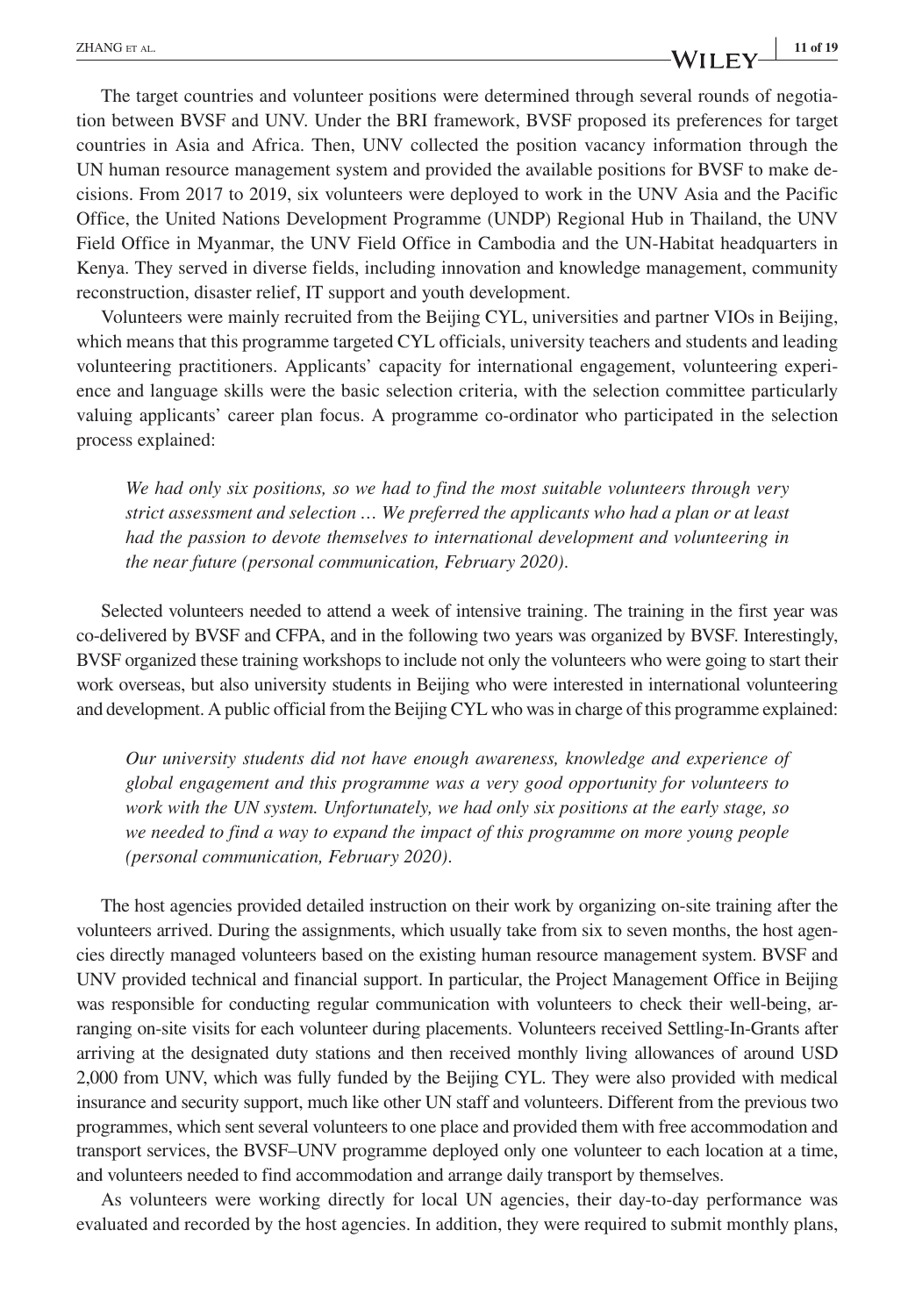briefings, and attendance records to BVSF, which was also responsible for conducting the mid-term and end-of-term performance evaluations.

The three cases show the hybrid nature of China's IDV practices. Actors from different levels and sectors are involved through distinct but overlapping institutional domains and structures. As mentioned in the methodology section, we intend to understand the dynamics of IDV through examination of their various characteristics from a meso-level perspective. We summarize the different forms of IDV based on how the key actors—state sponsors, programme implementers, volunteers and host agencies—were connected through different mechanisms (see Figure 1).

There are two state sponsors: the MOFCOM at the central level, and the Beijing CYL at the local level. The MOFCOM, as the central government agency in charge of China's foreign aid portfolio, funded the CYVOs programme and the CFPA programme, and incorporated both into the national ODA framework. The Beijing CYL, as a local government agency responsible for managing and developing volunteerism, funded the BVSF–UNV programme as an integrated component of its volunteerism development schemes. The two state sponsors arranged the programme implementation through different mechanisms. The MOFCOM designed and guided the CYVOs programme within the existing bureaucratic machinery, handing over the related obligations to local and overseas government agencies with support from the central CYL and the MOFA. To strengthen people-to-people connections, the MOFCOM then outsourced a new IDV programme to an NGO, CFPA, which implemented the programme with technical support from experienced VIOs at both the central and local levels. The Beijing CYL established a collaborative partnership with UNV, through which the sponsor-affiliated VIO, BVSF, and UNV designed and implemented the IDV programme together. At this point, the hybrid feature of Chinese IDV has been shown; that is, intra-, non- and extra-state actors from international, central and local levels are engaged in the IDV activities through different state-orchestrated mechanisms.

Moreover, volunteers in the CYVOs programme were mainly recruited from public-sector agencies (including public universities). They were required to strictly follow the state's guidance. Different from the CYVOs programme, volunteers in the CFPA programme did not need to report to any officials or government agencies during their placements. The volunteers in the UNV programme were required to perform their assignments following the UN agencies' standards and guidance and at



**FIGURE 1** The hybridization dynamics of IDV practices in China Source: the authors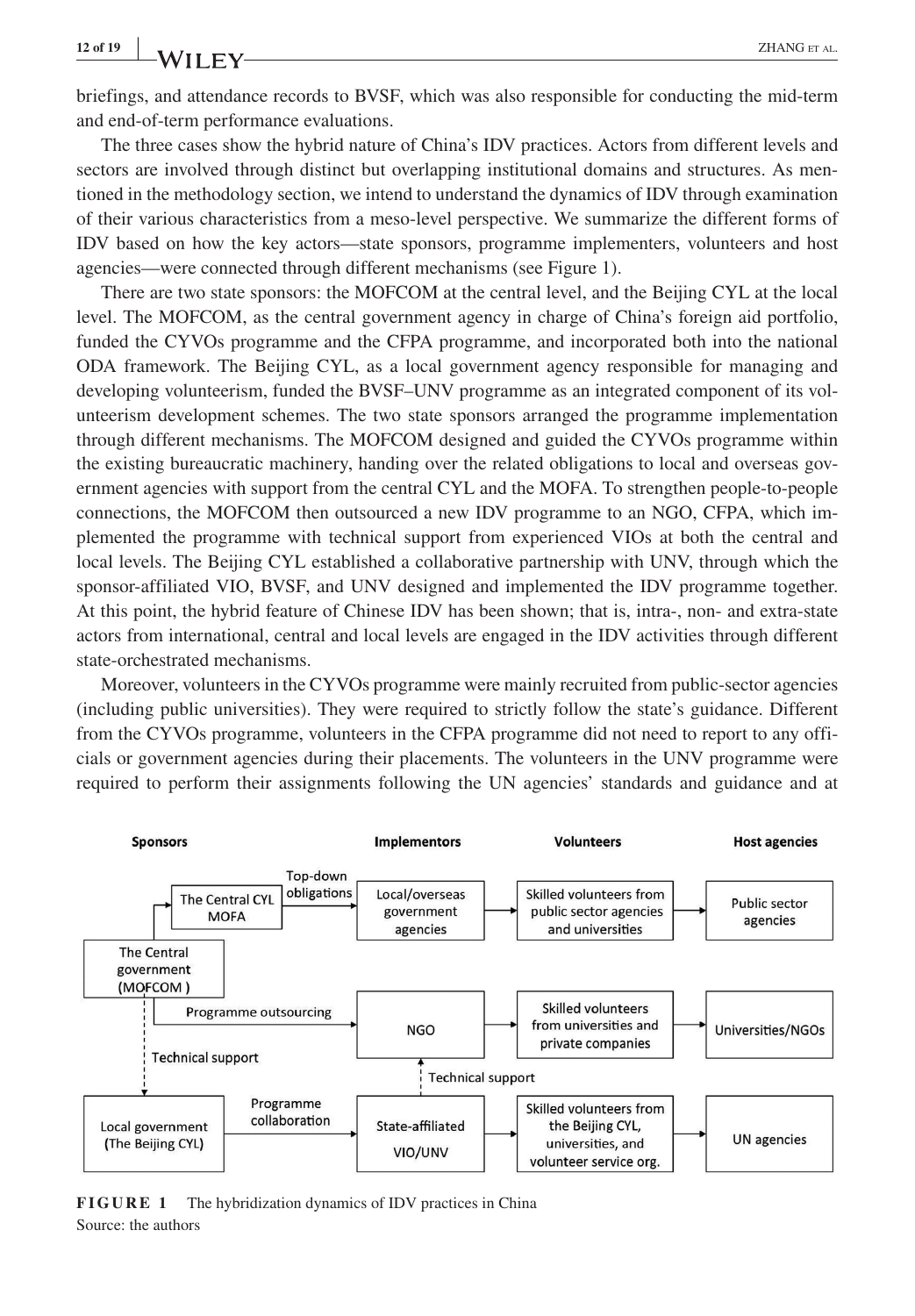# **ZHANG** ET AL. **13 of 19**<br>**13 of 19**

the same time they were expected to continue to work in fields of volunteering and international development after returning from their placements. The services these volunteers provided were all related to development, including but not limited to technical support, language teaching, health care and agricultural support, but the host agencies differed in each case. In the CYVOs programme, the host agencies were public-sector organizations in the recipient countries. Usually, the ECSs of the Chinese embassies in the recipient countries would maintain the relationship with the local government agencies that were in charge of co-ordinating aid resources, while the local government agencies would allocate volunteers to different public-sector organizations in need. The CFPA contacted the host agencies, including local NGOs and universities, through its overseas programme offices. In the BVSF–UNV programme, the host agencies were different UN-affiliated organizations.

## **5** | **DISCUSSION**

The existing literature on international volunteering activities focuses on examining various characteristics and their potential influence (Lough & Tiessen, 2018; Sherraden et al., 2006, 2008). Adding to these insights and drawing on a multi-case study, we introduce the Chinese practice of IDV, focusing on its hybrid characteristics and examining different programme implementation mechanisms whereby multiple resources and integrating actors are connected. In order to understand the dynamics, we focus on the state sponsors' objectives and how each programme served the sponsors' objectives.

The different programme mechanisms summarized from the three cases indicate that the state's motives in promoting IDV are multifaceted: it attempts to transform volunteer resources into development resources to benefit host countries at one level, while at another level, development resources are transformed into public diplomacy resources, technical resources, and human capital to benefit the donor state itself. This article used the notion of hybridization to describe four aspects of IDV in China. The first pertains to the structure of IDV programmes, characterizing a state-orchestrated but open-ended, pluralist and multi-level framework constructed by heterogeneous actors who are connected by transnational networks. The second aspect refers to the transformative capacity of Chinese IDV's hybrid layout, manifested as a resource transformation matrix, in which development resources play a mediating role in transforming volunteer resources into public diplomacy resources, technical resources, and human capital for the state sponsors' own purposes. Third, the notion of hybridization is also used to describe the CYLs' resemblance to other different programmes, which provides the programme identity mobility in the IDV sphere. For example, the CYLs' experimental operation of IDV realized the practical value of the experiences and knowledge of subsequent programmes, such as BVSF–UNV. By learning from BVSF–UNV, the Party-orchestrated IDV programme was able to better adapt to the rules of international civil society. Fourth, hybridization also refers to state attempts to diversify the manner in which it engages in international civil society and volunteering practices.

These diverse efforts can be thought of as a development platform on which China can test and weigh the consequences of different innovations, hoping to eventually optimize its operation of international volunteering projects without destabilizing the state political system. However, the actual operation of the IDV programmes in China has been uneven, considering that the IDV led by NGOs is now defunct and that the UNV IDV involves very small numbers of volunteers, leaving only the large state-based programme that has been operating since 2002.

From the cases discussed, this uneven hybridity in China's IDV programmes indicates an order of structural preference. Within the diverse and hybridized forms of IDV in China, there is a structural preference for the unified and formalized Party system composed of countable elements (e.g. local branches of the Communist Youth League of China) that stipulate a hierarchical relationship. Through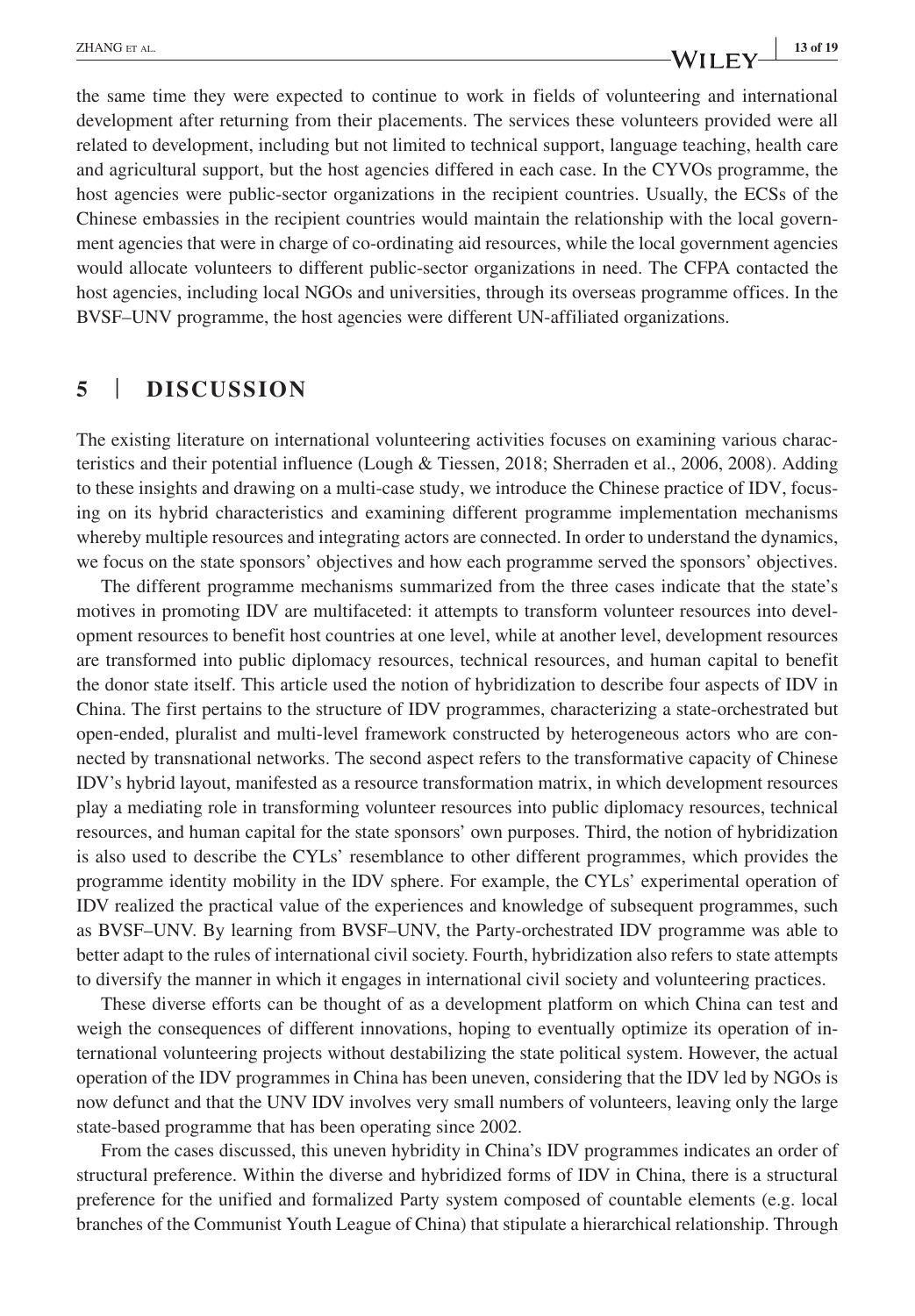this unity, the local CYLs traverse space to stay connected to localized elements in recipient countries. Within the Party networks, complex hierarchies of co-option have been established to translate the political impulses of a centrally placed actor (the Party-state) into reality on the ground. The CYVOs programme (Case 1) thus resonates state impulses, with official-to-official channels ensuring that each component of the system works in unison to reflect the state's goals.

Moreover, diversity within the Chinese IDV system is encouraged as long as it can increase the adaptive and transformative capacity of China's engagement in foreign activities: CSOs collaborating with the government are usually allowed a degree of freedom and independence if: (1) the CSOs can better cope with local situations in the recipient countries and help improve China's global reputation; and (2) they can help transform development, public diplomacy, technical and human resources to benefit both donor and recipient states. More complicated relationships occur when the Chinese government reaches the limit of its provision of specific goods and services through official communication. In cases 2 and 3, when the government's goals converged with the goals of the international CSOs, the government tended to rely on CSOs to solve the problems or use their expertise to provide the necessary services: their relationship is complementary. However, the goals of international CSOs can also diverge from the Chinese government's, meaning that the initial relationship is usually only temporarily co-operative, and often short-lived. This is an implicit effort to prevent temporarily cooperative relationships from transforming into potential competition.

In spite of this complicated relationship, providing development assistance to the countries in need remains the primary goal of most IDV programmes. By sending skilled volunteers to the host countries and providing the necessary technical support, IDV has been developed to complement other forms of development assistance, such as donation, investments and paid technical experts (Schech, 2017). The three programmes, despite following different paths, were grounded in fundamentally contributing to social and economic development in LMICs. The CYVOs programme, by virtue of its relatively sizeable and long-term deployment, contributed more to the development of host communities than the other two programmes that were still in an exploratory stage and on a small scale. The general contribution of Chinese volunteers to achieving development goals is very limited, however, compared to contributions made by volunteers from the traditional donor countries: more than 235,000 US volunteers have been sent to serve in 141 countries through the Peace Corps and more than 40,000 Japanese volunteers have been deployed to nearly 90 countries by the JOCVs (JICA, 2019; Peace Corps, 2019).

Compared to the achievement of development goals, China as the sponsor state was more concerned with IDV's public diplomacy role, but the three programmes reflect different approaches to transferring volunteer resources into public diplomacy resources. In the CYVOs programme, volunteers were recruited and managed by the state authorities in China and overseas and expected to play a grassroots ambassador role in contributing to the friendship between China and the partner countries. For example, this programme has sent 106 Chinese volunteers to Laos since 2002, and has become a symbol of the friendship between China and Laos, with the state leaders from both countries having spoken highly of its contribution to their bilateral connections (Shanghai Volunteer, 2019). Despite the stable friendship with partner countries, the effectiveness of this programme in promoting mutual awareness and understanding, especially among the public, has been questioned. For example, a research team conducted a survey among the African students who studied in Beijing in order to understand the effectiveness of the CYVOs programme in achieving public diplomacy goals. The results showed that Chinese volunteers impressed these students less than the volunteers from other countries, such as Japan, the UK and the US, and that too much state intervention was one of the main reasons underlying these results (Wang et al., 2012). In most Western volunteer-sending countries, IDV programmes have purposely weakened the state's intervention and even separate volunteering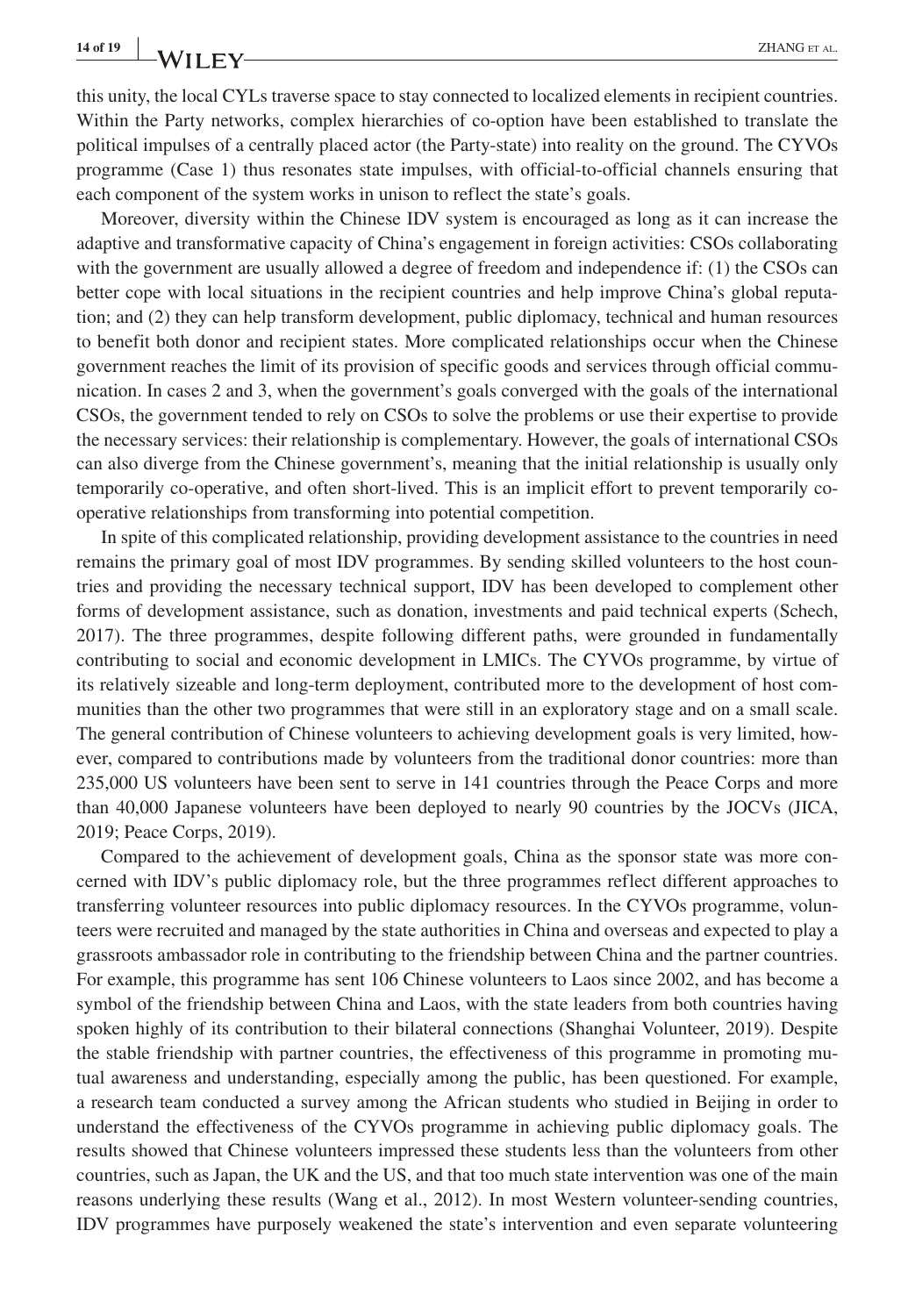activities from diplomacy activities in order to minimalize the tension between the goals of development and public diplomacy (Madeley, 2011).

The state sponsor has recognized the weakness of the traditional IDV, especially under the BRI framework that has high expectations on people-to-people connections. Therefore, the Chinese government has started trying alternative approaches through involving NGOs and international organizations as programme implementers. In Case 2, volunteers were recruited and managed by a Chinese international NGO and worked with local civil society, which was believed to be an effective way to promote civic-to-civic exchanges. In Case 3, through working with the UN agencies in the host countries, volunteers obtained more opportunities to communicate with local NGOs and community leaders. Nevertheless, the two new programmes achieved limited success in achieving public diplomacy goals, due to relatively short periods of volunteering, the low numbers of volunteers and only reaching a handful of host countries; public diplomacy itself requires a long-term effort and widespread influence (Lee & Ayhan, 2015). By contrast, the Western volunteer-sending countries have achieved largescale and sustained deployment. However, it is worth noting that China, as a new volunteer-sending country, tries to distinguish itself from the traditional volunteer-sending countries by requiring its IDV programmes and volunteers, in line with China's other ODA activities, to keep a low profile in terms of their political and cultural identities (Huang, 2017).

In addition to achieving development and public diplomacy goals, China has an urgent need to improve its VIOs' and volunteers' global engagement capacity. Chinese VIOs, including most NGOs, and volunteers, when compared to those of traditional donor countries and even some "Global South" countries such as India and South Africa, play a less active role in global governance, largely due to challenges such as a lack of international experience and knowledge (Huang et al., 2014). Therefore, the state sponsors support IDV in exchange for technical resources and human capital. Through collaboration with UNV, the Beijing-based VIO has obtained precious experience of international volunteering management from the well-developed system, and then shared the experience with other Chinese VIOs and NGOs through conferences or training workshops. At the same time, volunteers who were provided the opportunity to work within the UN system were expected to continue working in the fields of international development and volunteerism after returning from their placements. For example, a volunteer, after returning from the placement in Thailand, was assigned to a new position in the Beijing Organizing Committee for the 2022 Olympic and Paralympic Winter Games, working on the global recruitment of Games volunteers. It is worth noting that the CYVOs programme and the CPFA programme also share the mission of improving international engagement capacity of Chinese VIOs and youth, but that this goal takes a back seat to the mission of strengthening public diplomacy.

In a nutshell, China has constructed IDV into a hybrid formulation, through which the state sponsors intend to transform volunteer resources into development resources, public diplomacy resources, technical resources and human capital for different purposes. To some extent, the three state-funded IDV programmes have respectively contributed to achieving these objectives, but they reflect different focuses. The CYVOs programme, by virtue of its relatively large-scale and sustained deployment, played a dominant role in providing development support, and in doing so contributed to strengthening bilateral relationships between China and the partner countries. The CFPA programme was introduced to facilitate direct people-to-people exchanges that were underemphasized in the CYVOs programme, and was considered an experiment in exploring the ways in which Chinese NGOs engaged with IDV activities. The BVSF–UNV programme, by partnering with the UN system and organizing experience-sharing and training aimed at broader VIOs and youth, focused more on skill learning and talent development.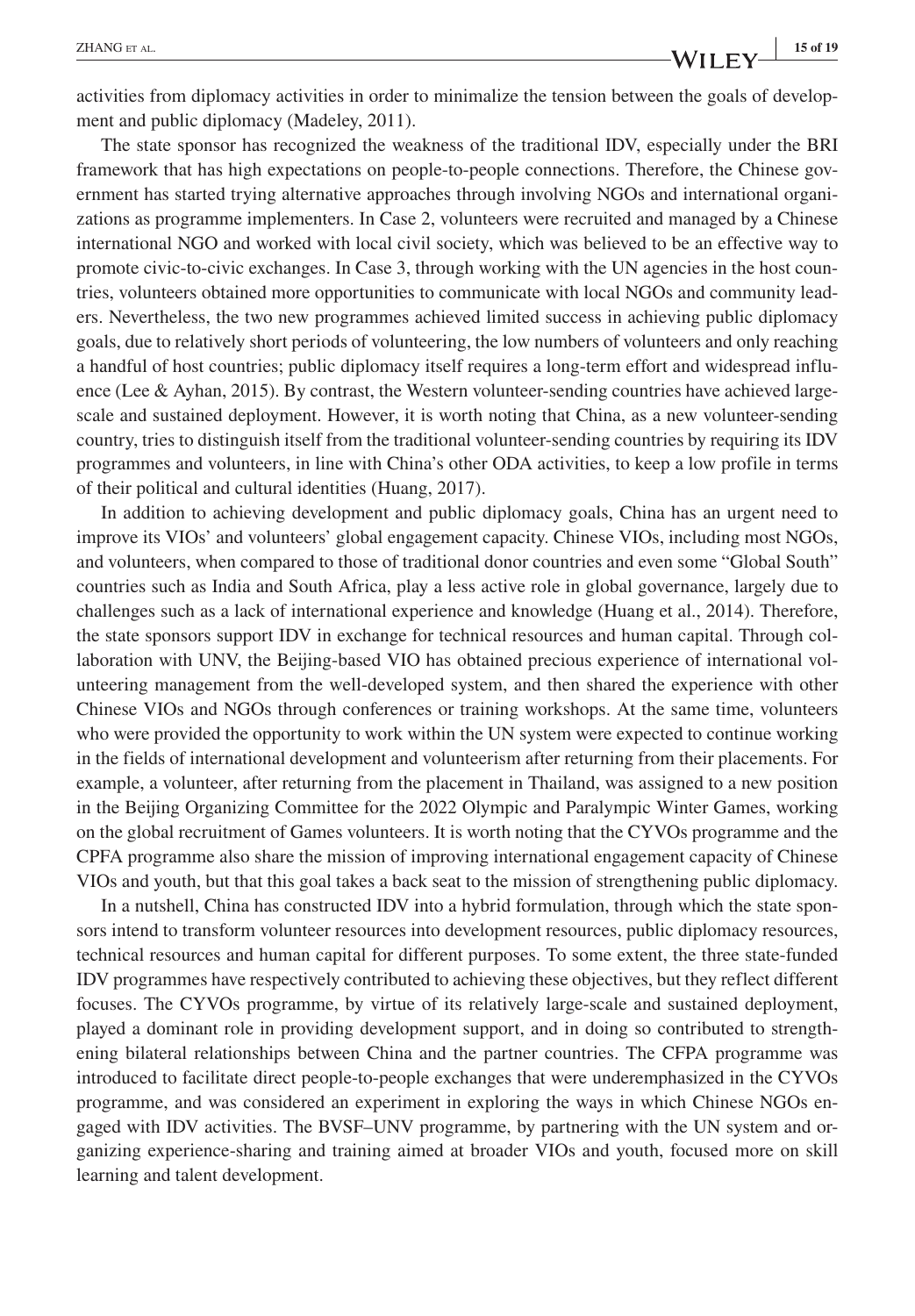# **6** | **CONCLUSIONS AND IMPLICATIONS**

Our discussion engages in the debate on IDV by moving beyond the empirical straitjacket of identifying various characteristics and diverse outcomes. Adding to these insights, we recast the Chinese IDV practices into three situated, interrelated and hybrid modes. By signposting more open-ended and ambivalent conceptions behind IDV, this article maps the motives of the Chinese IDV, and in doing so adds pluralism to our understanding of IDV operation not only in Western democracies, but also in a (semi-)authoritarian context. The article offers a point of departure for appreciating the co-existence and mutual constitution of the different motives behind, and forms of, the Chinese IDV, and suggests ways to understand their implications and realities through a grounded comparative analysis of variegated forms of IDV practices.

Notably, the hybrid structures and practices of Chinese IDV must be enmeshed in a context where the Chinese political system is seen as an evolving, contested and "hybrid" regime that, although authoritarian in character, contains multiple and often competing non-state organizations, leading to a decentralized, multi-channel process of international engagement (for "hybrid" regime, see He & Warren, 2011; Lee & Zhang, 2013; Lieberthal & Lampton, 2018). Specifically, through the lens of institutional pluralism, the Chinese IDV either works through a state-orchestrated network, or relies on NGOs that operate as autonomous units that effectively connect foreign localities without significant state oversight, often in exchange for de facto financial support from Beijing. In the Chinese IDV framework, the state remains the central actor which, on the one hand, consolidates the associations between subnational, partisan, non-state and international actors; and, on the other hand, the decentralized IDV network allows different entities to work in relative unison, thereby enabling Beijing to "act at a distance" while tying foreign localities together within its "globalized" network and establishing relationships between different actors and places to ensure the effectiveness of resource transformation.

In face of the post-pandemic global pushback against China's international engagement, in future practice, and especially under the BRI framework, the Chinese government may reduce state control over IDV activities while promoting people-to-people exchanges. Thus, built upon the established hybrid IDV framework, the state sponsors should provide more resources to support the engagement of NGOs and international organizations in IDV activities, which might be conducive to adjusting China's "min-max" approach to international participation, seeking to minimize obligations while maximizing self-interest or increasing its reputational payoff (Reilly, 2012). To achieve this goal, the central government needs to introduce a top-level design as the institutional foundation for the involvement of non-state actors. Last but not least, enterprises may play an increasingly important part in IDV activities, as many overseas Chinese enterprises have been meeting their social responsibilities in local communities through volunteering (Chen et al., 2010).

## **ACKNOWLEDGEMENTS**

The authors would like to thank Dr Yao Song for his helpful advice on preparing this manuscript and the anonymous reviewers for their valuable feedback and comments. This project is supported by National Social Science Fund, Youth Project (No. 20CZZ014).

#### **REFERENCES**

Brassard, C., Sherraden, M. S., & Lough, B. J. (2010). *Emerging perspectives on international volunteerism in Asia*. [https://openscholarship.wustl.edu/cgi/viewcontent.cgi?article=1883&context=csd\\_research](https://openscholarship.wustl.edu/cgi/viewcontent.cgi?article=1883&context=csd_research) Brautigam, D. (2011). *The dragon's gift: The real story of China in Africa*. Oxford University Press.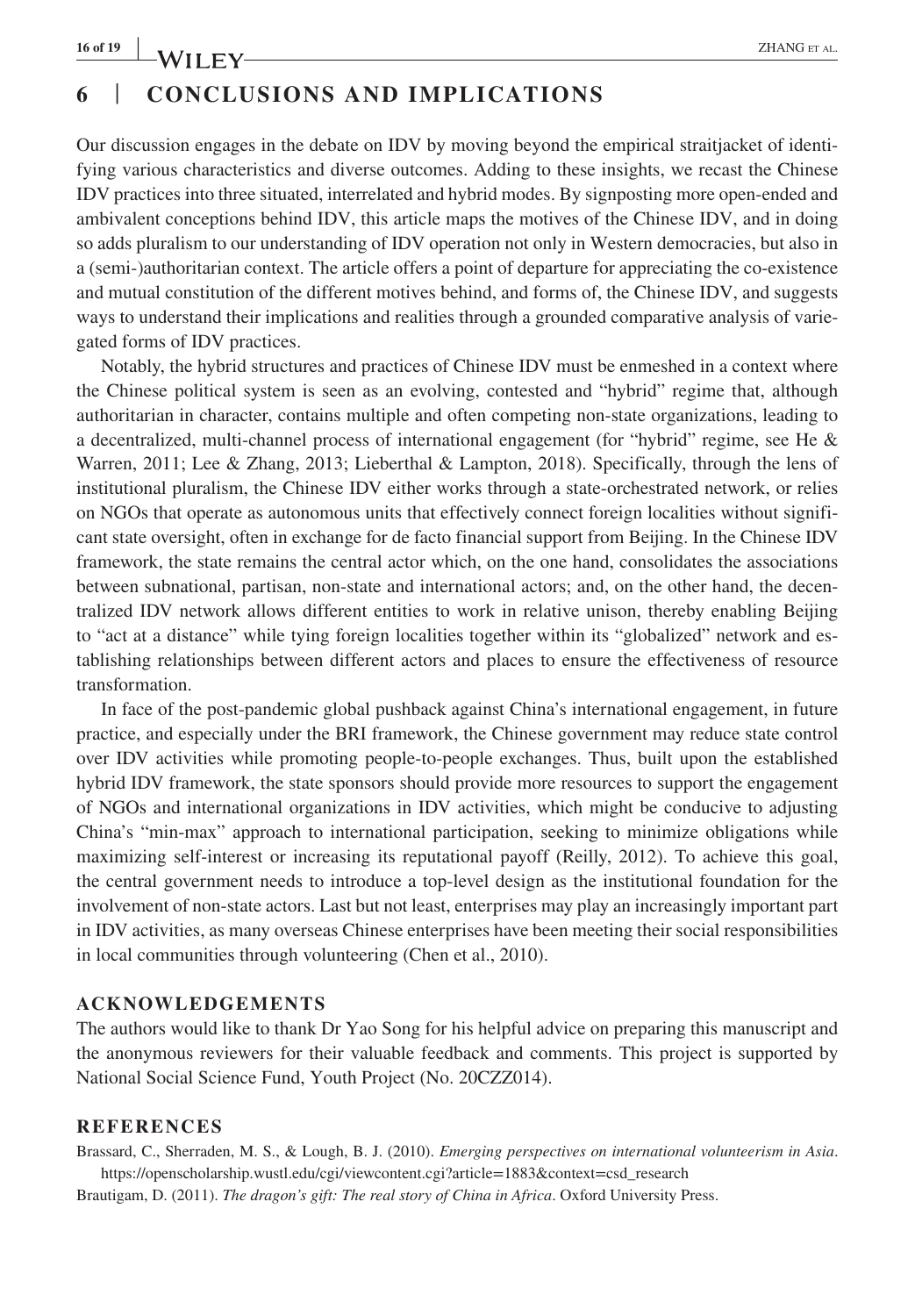- Brudney, J. L. (2016). Designing and managing volunteer programs. In D. O. Renz (Ed.), *The Jossey-Bass handbook of nonprofit leadership and management* (pp. 688–733). John Wiley & Sons. [https://doi.org/10.1002/9781119176](https://doi.org/10.1002/9781119176558.ch24) [558.ch24](https://doi.org/10.1002/9781119176558.ch24)
- Campbell, R., & Warner, A. (2016). Connecting the characteristics of international volunteer experiences with their impacts: A Canadian case study. *VOLUNTAS*, *27*(2), 549–573.<https://doi.org/10.1007/s11266-015-9550-x>
- Caprara, D. L., Bridgeland, J., & Wofford, H. (2007). *Global service fellowships: Building bridges through American volunteers*. Brookings Institution.
- Castells, M. (2008). The new public sphere: Global civil society, communication networks, and global governance. *The ANNALS of the American Academy of Political and Social Science*, *616*(1), 78–93. [https://doi.org/10.1177/00027](https://doi.org/10.1177/0002716207311877) [16207311877](https://doi.org/10.1177/0002716207311877)
- Ceccagno, A., & Graziani, S. (2016). Chinese volunteering in Africa: Drivers, issues and future prospects. *Annali di Ca' Foscari*, *52*, 297–333. <https://doi.org/10.14277/2385-3042/AnnOr-52-16-11>
- Chen, J. G., Huang, Q. H., Peng, H. G., & Zhong, H. W. (2010). 中国企业社会责任研究报告 [Research Report on Corporate Social Responsibility of China]. Social Sciences Literature Press.
- Devereux, P. (2008). International volunteering for development and sustainability: Outdated paternalism or a radical response to globalisation? *Development in Practice*, *18*(3), 357–370. <https://doi.org/10.1080/09614520802030409>
- Georgeou, N., & Engel, S. (2011). The impact of neoliberalism and new managerialism on development volunteering: An Australian case study. *Australian Journal of Political Science*, *46*(2), 297–311. [https://doi.org/10.1080/10361](https://doi.org/10.1080/10361146.2011.567970) [146.2011.567970](https://doi.org/10.1080/10361146.2011.567970)
- He, B., & Warren, M. (2011). Authoritarian deliberation: The deliberative turn in Chinese political development. *Perspectives on Politics*, *9*(2), 269–289. <https://doi.org/10.1017/s1537592711000892>
- Hjort, M., & Beswick, D. (2020). Volunteering and policy makers: The political uses of the UK Conservative Party's international development volunteering projects. *VOLUNTAS*. Advance online publication. [https://doi.org/10.1007/](https://doi.org/10.1007/s11266-020-00222-9) [s11266-020-00222-9](https://doi.org/10.1007/s11266-020-00222-9)
- Holmes, K., Smith, K. A., Lockstone-Binney, L., & Baum, T. (2010). Developing the dimensions of tourism volunteering. *Leisure Sciences*, *32*(3), 255–269.<https://doi.org/10.1080/01490401003712689>
- Hsu, J. Y., Hildebrandt, T., & Hasmath, R. (2016). 'Going out' or staying in? The expansion of Chinese NGOs in Africa. *Development Policy Review*, *34*(3), 423–439.<https://doi.org/10.1111/dpr.12157>
- Huang, H., Shi, Z., Zhang, M., & Yang, H. (2014). 中国社会组织国际化战略与路径研究 [Internationalization strategy and path for Chinese social organizations]. 中国农业大学学报社会科学版 *(China Agricultural University Journal of Social Sciences Edition)*, *31*(02), 29–39.
- Huang, L. (2017). 被遮掩的中国名片*:* 中国青年志愿者在海外 [The hidden image of China: Chinese Youth Volunteers Overseas]. Beijing Times Chinese Press.
- Japan International Cooperation Agency. (2019). *JICA profile*. [https://www.jica.go.jp/english/publications/brochures/](https://www.jica.go.jp/english/publications/brochures/c8h0vm0000avs7w2-att/jicaprofile_en.pdf) [c8h0vm0000avs7w2-att/jicaprofile\\_en.pdf](https://www.jica.go.jp/english/publications/brochures/c8h0vm0000avs7w2-att/jicaprofile_en.pdf)
- Jiang, X. (2008). 国际志愿服务及其对中国社会建设的启示 [International volunteering and the enlightenment to China's social construction]. 中国青年社会科学 *[Journal of Chinese Youth Social Science]*, *3*, 30–35.
- Lee, C. K., & Zhang, Y. (2013). The power of instability: Unraveling the microfoundations of bargained authoritarianism in China. *American Journal of Sociology*, *118*(6), 1475–1508.<https://doi.org/10.1086/670802>
- Lee, G., & Ayhan, K. (2015). Why do we need non-state actors in public diplomacy?: Theoretical discussion of relational, networked and collaborative public diplomacy. *Journal of International and Area Studies*, *22*(1), 57–77. <http://www.jstor.org/stable/43490280>
- Lee, K. S. (2018a). The making of a nation's citizen diplomats: Culture-learning in international volunteer training program. *Journal of Contemporary Eastern Asia*, *17*(1), 94–111. <https://doi.org/10.17477/JCEA.2018.17.1.094>
- Lee, K. S. (2018b). Entitled to benevolence? South Korea's government-sponsored volunteers as public diplomacy and development actors. In J. Pamment & K. Wilkins (Eds.), *Communicating national image through development and diplomacy* (pp. 123–141). Palgrave Macmillan. [https://doi.org/10.1007/978-3-319-76759-8\\_6](https://doi.org/10.1007/978-3-319-76759-8_6)
- Lieberthal, K. G., & Lampton, D. M. (Eds.). (2018). *Bureaucracy, politics, and decision making in post-Mao China*. University of California Press.
- Lin, C., & Lin, J. (2017). 一带一路" 国际志愿服务的顶层框架设计 [Top-level framework design of the international volunteer service of the Belt and Road Initiative]. 公共外交季刊 *[Public Diplomacy Quarterly]*, *17*(4), 38–44. <https://doi.org/10.16869/j.cnki.pdq.2017.04.008>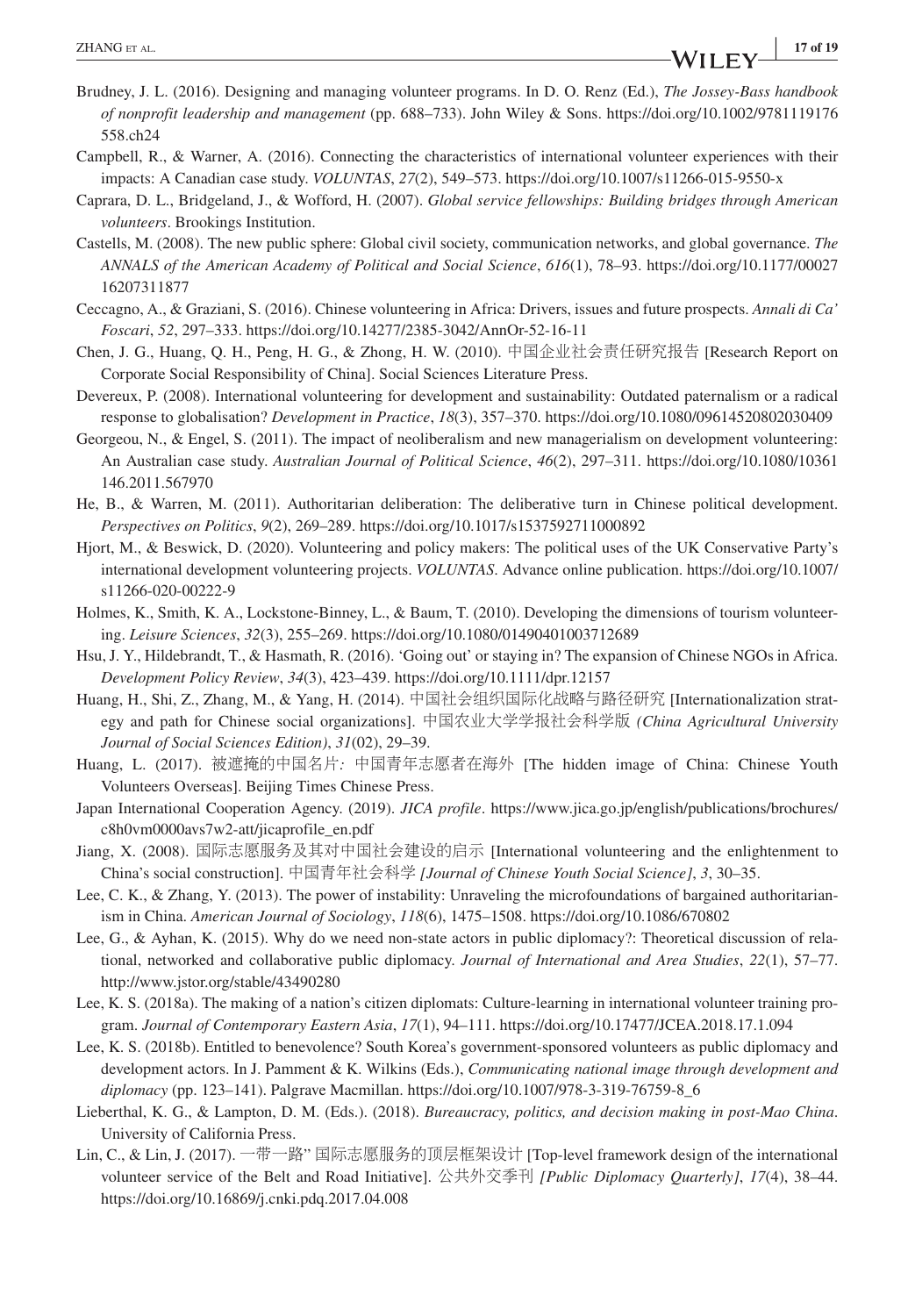- Lough, B. J. (2011). International volunteers' perceptions of intercultural competence. *International Journal of Intercultural Relations*, *35*(4), 452–464.<https://doi.org/10.1016/j.ijintrel.2010.06.002>
- Lough, B. J., & Tiessen, R. (2018). How do international volunteering characteristics influence outcomes? Perspectives from partner organizations. *VOLUNTAS*, *29*(1), 104–118. <https://doi.org/10.1007/s11266-017-9902-9>
- Lough, B. J., & Xiang, X. (2016). Skills-based international volunteering among older adults from the United States. *Administration & Society*, *48*(9), 1085–1100. <https://doi.org/10.1177/0095399714528179>
- Madeley, M. (2011). Do Peace Corps Volunteers do public diplomacy? In W. A. Rugh (Ed.), *The practice of public diplomacy: Confronting challenges abroad* (pp. 227–241). Palgrave Macmillan. [https://doi.org/10.1057/9780230118](https://doi.org/10.1057/9780230118652_14) [652\\_14](https://doi.org/10.1057/9780230118652_14)
- Magu, S. M. (2018). *Peace Corps and citizen diplomacy: Soft power strategies in US foreign policy*. Lexington Books.
- McBride, A. M., & Lough, B. J. (2010). Access to international volunteering. *Nonprofit Management and Leadership*, *21*(2), 195–208.<https://doi.org/10.1002/nml.20020>
- Ministry of Commerce. (2009, October 26). 中国对非援助*3*年来增加一倍*,* 多领域合作成效大 [China's aid to Africa has doubled in three years, with multi-field cooperation achieving great results]. [http://www.gov.cn/gzdt/2009-10/26/](http://www.gov.cn/gzdt/2009-10/26/content_1449108.htm) [content\\_1449108.htm](http://www.gov.cn/gzdt/2009-10/26/content_1449108.htm)
- National Development and Reform Commission, Ministry of Foreign Affairs, & Ministry of Commerce. (2016, May 4). 推动共建丝绸之路经济带和*21*世纪海上丝绸之路的愿景与行动 [Vision and actions on jointly building Silk Road Economic Belt and 21st-century maritime Silk Road]. [http://www.scio.gov.cn/xwfbh/yg/2/Document/14763](http://www.scio.gov.cn/xwfbh/yg/2/Document/1476317/1476317.htm) [17/1476317.htm](http://www.scio.gov.cn/xwfbh/yg/2/Document/1476317/1476317.htm)
- National Health Commission. (2019). *1963*年*,* 他们走出了国门 [They went abroad in 1963]. [http://www.nhc.gov.cn/](http://www.nhc.gov.cn/xcs/tpxwzl/201909/db33ced32c1945e48de67788dc3d4bc4.shtml) [xcs/tpxwzl/201909/db33ced32c1945e48de67788dc3d4bc4.shtml](http://www.nhc.gov.cn/xcs/tpxwzl/201909/db33ced32c1945e48de67788dc3d4bc4.shtml)
- Peace Corps. (n.d.). *Fast facts: Data current as of September 30, 2019*. <https://www.peacecorps.gov/news/fast-facts/>
- Quigley, K. F., & Rieffel, A. (2008). *Ten times the Peace Corps: A smart investment in soft power*. Brookings Institution.
- Randel, J., German, T., Cordiero, M., & Baker, L. (2005). *International volunteering: Trends, added value and social capital: A discussion paper for the November 2004 Oslo Forum Meeting*. [https://forum-ids.org/2004/08/trends](https://forum-ids.org/2004/08/trends-added-value-and-social-capital-2004/)[added-value-and-social-capital-2004/](https://forum-ids.org/2004/08/trends-added-value-and-social-capital-2004/)
- Reilly, J. (2012). A norm taker or a norm maker? Chinese aid in Southeast Asia. *Journal of Contemporary Southeast Asia*, *21*(73), 71–91.<https://doi.org/10.1080/10670564.2012.627667>
- Rieffel, L. (2003). *Reconsidering the Peace Corps*. Brookings Institution. [https://www.brookings.edu/research/recon](https://www.brookings.edu/research/reconsidering-the-peace-corps/) [sidering-the-peace-corps/](https://www.brookings.edu/research/reconsidering-the-peace-corps/)
- Rieffel, L., & Zalud, S. (2006). *International volunteering: Smart power*. Brookings Institution.
- Rotberg, R. I. (2008). *China into Africa: Trade, aid, and influence*. Brookings Institution Press.
- Schech, S. (2017). International volunteering in a changing aidland. *Geography Compass*, *11*(12), e12351. [https://doi.](https://doi.org/10.1111/gec3.12351) [org/10.1111/gec3.12351](https://doi.org/10.1111/gec3.12351)
- Schech, S., Mundkur, A., Skelton, T., & Kothari, U. (2015). New spaces of development partnership: Rethinking international volunteering. *Progress in Development Studies*, *15*(4), 358–370. [https://doi.org/10.1177/1464993415](https://doi.org/10.1177/1464993415592750) [592750](https://doi.org/10.1177/1464993415592750)
- Shanghai Volunteer. (2019, August 9). 最佳志愿服务项目*——*中国青年志愿者上海援老挝海外计划项目 [The best volunteer service program: The China Youth Volunteer Overseas in Laos]. [http://www.volunteer.sh.cn/website/](http://www.volunteer.sh.cn/website/News/NewsItem.aspx?id=11613) [News/NewsItem.aspx?id=11613](http://www.volunteer.sh.cn/website/News/NewsItem.aspx?id=11613)
- Sherraden, M. S., Lough, B., & McBride, A. M. (2008). Effects of international volunteering and service: Individual and institutional predictors. *VOLUNTAS*, *19*(4), 395–421. <https://doi.org/10.1007/s11266-008-9072-x>
- Sherraden, M. S., Stringham, J., Sow, S. C., & McBride, A. M. (2006). The forms and structure of international voluntary service. *VOLUNTAS*, *17*(2), 156–173. <https://doi.org/10.1007/s11266-006-9011-7>
- Smith, M., & Laurie, N. (2011). International volunteering and development: Global citizenship and neoliberal professionalisation today. *Transactions of the Institute of British Geographers*, *36*(4), 545–559. [http://www.jstor.org/stabl](http://www.jstor.org/stable/23020828) [e/23020828](http://www.jstor.org/stable/23020828)
- Wang, X., Huang, L., & Liu, H. (2012). 反思中国对非公共外交: 以援外青年志愿者为个案 [Re-think China's public diplomacy in Africa: A case study of foreign assistance youth volunteers]. 当代世界 *[Contemporary World]*, *12*(03), 34–37.
- Wang, Z. (2017). 海外志愿服务: 跨国企业社会责任的行动策略 [Volunteering overseas: Multinational enterprises' action strategies on corporation social responsibility]. 国际经济合作 *[Journal of International Economic Cooperation]*, (4), 40–44.